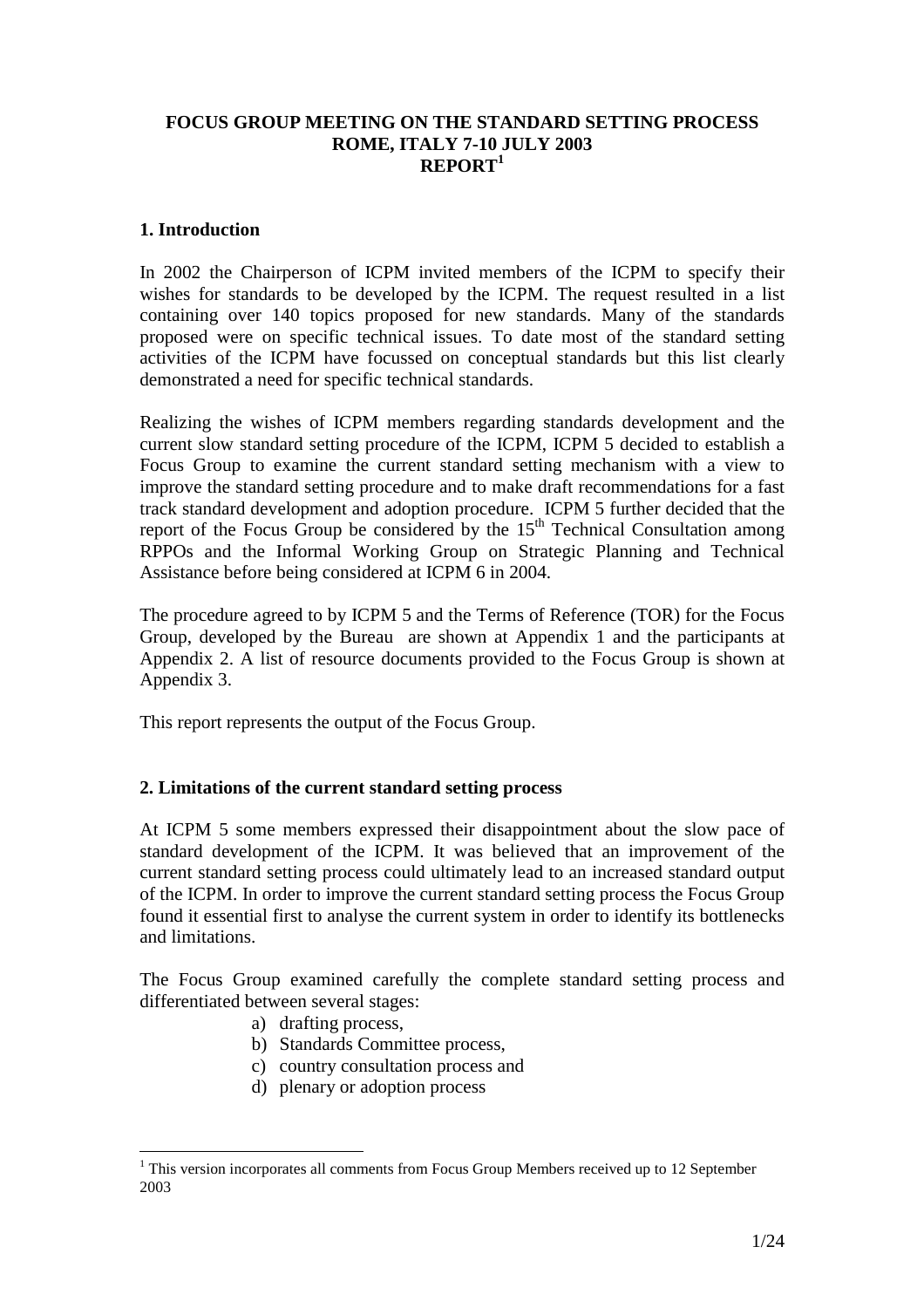The Focus Group identified a range of issues and bottlenecks in the current system under different stages of the standard setting process.

# **2.1. Drafting Process**

The Focus Group identified the drafting process as the first stage of the standard setting process. Current practise in drafting standards is the establishment of an expert working group (EWG) consisting of a group of experts who meet for up to 5 days to produce a first draft of the standard. Members of an expert working group are selected on the basis of their expertise and are not intended to be representatives of a particular country or region. However, the Secretariat does endeavour to maintain a reasonable geographical balance in selecting suitable experts.

The Focus Group identified several issues in the drafting process which may present bottlenecks or limitations. These issues may not influence the drafting process itself in a negative manner, but may cause problems in the later stages of the standard setting process.

The issues identified were:

• *Obtaining useful discussion papers or even early drafts to the expert working group*.

The Focus Group considered that the availability of discussion papers or early drafts facilitates the drafting process, improves the quality of the draft standards developed and helps smooth the following stages of the standard setting process.

- *Obtaining contributions from those who are less confident about their English*  The active participation of all experts in an expert working group ensures that all views are discussed in drafting the standard. However, it is difficult for those who are less confident in English to actively participate. The Focus Group considered that the active participation of all experts in an expert working group facilitates the drafting process and the quality of the draft standards developed, which may later smooth the following stages of the standard setting process.
- *Expert working group members being fully aware of their roles and responsibility.*  Members of expert working groups may not always be experts who are fully aware of the workings of the ICPM and its standard setting process. This may lead to situations where the expert working group deviates from its original path set by the standard specification. Furthermore, the Focus Group believed that the roles and responsibilities of nominated experts to participate in expert working group meetings should be made clear in order to facilitate the drafting process.

## **2.2. Standards Committee process**

The Focus Group identified the Standards Committee process as the second distinct stage of the standard setting process. Under the current process when the expert working group has completed a draft standard it is sent to a working group (SC7) of the Standards Committee (SC) consisting of seven members for any final editing. The final version is approved by the SC by email before being sent as a draft standard for formal country consultation. At the end of the country consultation period of 120 days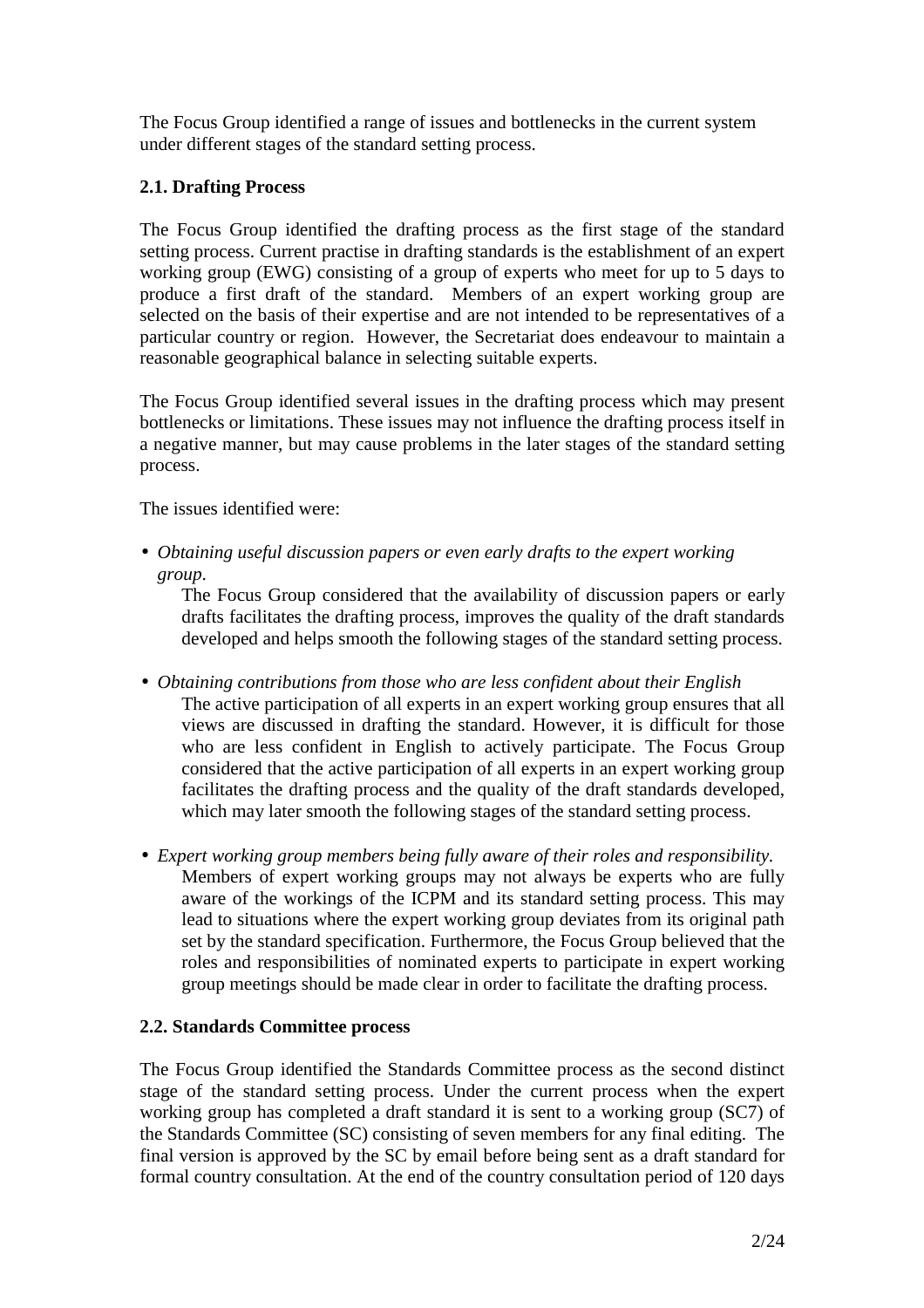the comments are sent to SC7 and SC meeting in order to finalise the standard for submission to the ICPM for adoption.

The Focus Group identified several issues in the SC process which may present bottlenecks or limitations. The issues identified were:

• *Papers not getting to the SC with enough time for proper review* 

The Focus Group believed that the late arrival of papers for the meetings of the SC may be one major bottleneck in the SC process. Late arrival of meeting papers may cause SC members to come to meetings unprepared which may not facilitate the proceedings and efficacy of the SC.

• *SC spending too much time drafting – not enough on other functions identified in the TORs of SC* 

Another major limitation in the SC process was believed to be the current practise of the SC to spend a lot of time on detailed drafting or redrafting of standards. This time intensive practise consumes considerable resources of the SC and limits its activities for other functions which may be important for the standard setting process.

• *Obtaining regular attendance of all members of SC.* 

The Focus Group noted that not all SC members attend convened meetings. While acknowledging the difficulties that some members may face the Focus Group thought that it is important that all members of the SC participate at the SC meetings. The Focus Group concluded that the active participation of all members of the SC facilitates the SC process and the quality of the draft standards submitted to the country consultation and to the ICPM for adoption.

• *Time available for the SC and the timing of meetings* 

It was believed that the timing may play an essential role in the SC process. In particular the current consultation period of 120 days make it difficult to schedule SC7 and SC meetings and to give their members sufficient time to consider the comments received. This in turn may lead to more extensive discussions in the SC7 or SC which consume more time than available.

• *Lack of Secretariat resources to provide editorial assistance in drafting* 

The Focus Group thought that editorial assistance in the drafting process is an important supporting factor in the whole standard setting process. The IPPC Secretariat, however, due to a lack of resources could only carry out this editorial assistance to a limited extent.

• *The role of SC members – are they regional representative or experts or both*  The Focus Group felt that currently there is an uncertainty amongst members of the SC as to their role. Although elected on their personal expertise SC members are nominated by FAO regions and consequently may feel obliged to represent regional positions in the SC. The Focus Group felt that more guidance on the subject is necessary to facilitate the SC work.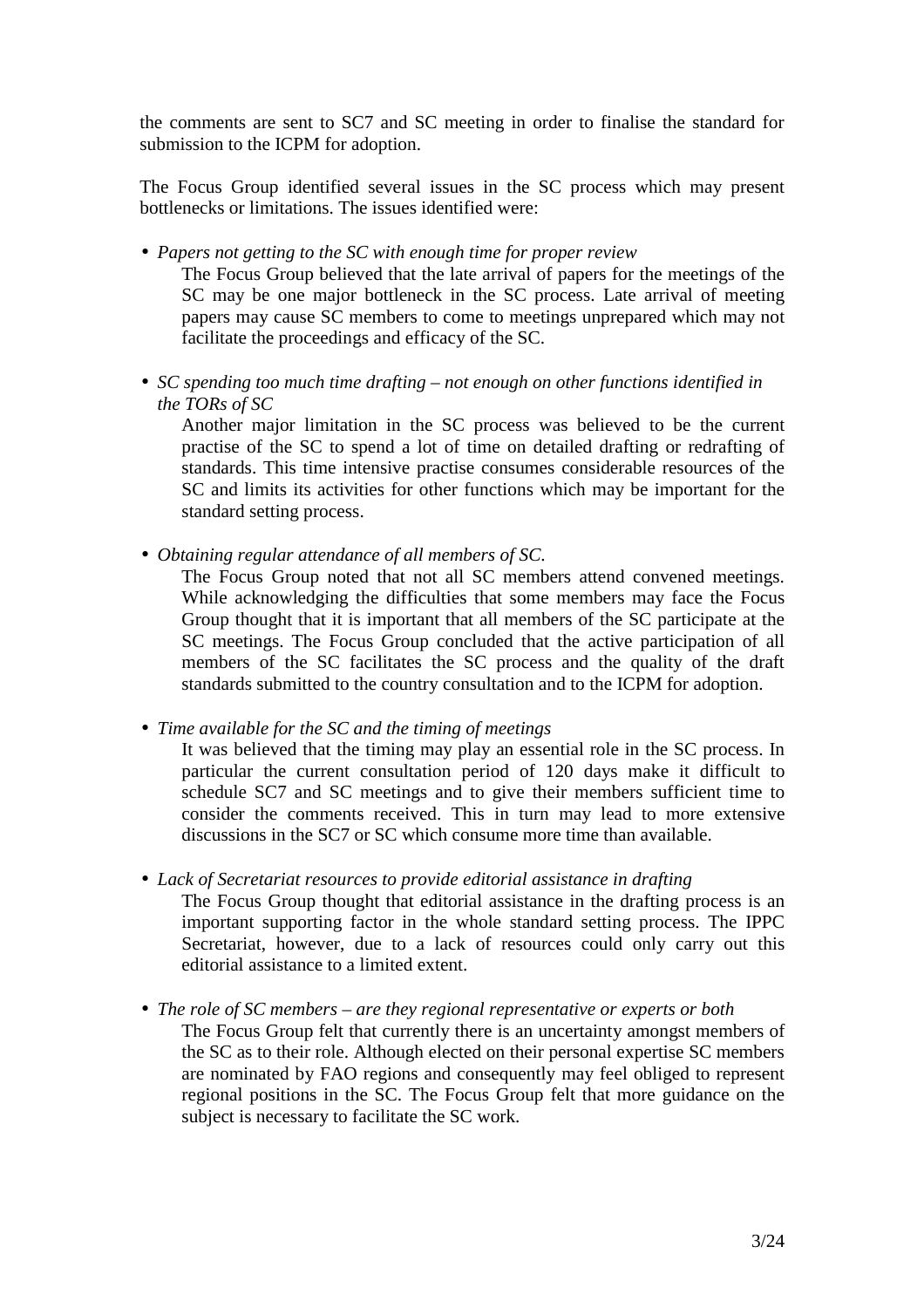• *Problems in obtaining sufficient expertise in the SC - this may become an increasing problem as more technical (compared to concept) standards are developed.* 

It was thought that the standard setting process within the ICPM would in the future deal with more technical standards as currently. The concern was raised that the scientific expertise in the SC may not be sufficient as to allow its members to evaluate technical standards in detail. This could lead to limitations in the standard setting process.

• *Difficulties of obtaining full participation in the meeting due to language issues and a lack of familiarity with the process* 

As with the expert working group, members of SC may not always be fully aware of the workings of the ICPM and its standard setting process. This may lead to difficulties in the standard setting work of the SC. Furthermore, the attendance of all SC members at the SC meetings was thought to be essential for the proper workings of the standard setting process. Finally, the practise of conducting sessions of the SC in English only may not facilitate an active participation of all its members because of language difficulties.

### **2.3. Country consultation process**

As identified by the Focus Group the country consultation process is the third stage of the ICPM standard setting process. It currently requires the distribution of the draft standards to the contact points and allows a 120 day period for countries to provide comments to the Secretariat. The Secretariat sends these comments to the SC for consideration.

The Focus Group identified several issues in the country consultation process which may present bottlenecks or limitations. The issues identified were:

- *Problems with distribution of drafts to ICPM Members for consultation* 
	- The Focus Group thought that the distribution of draft standards for country consultation plays an especially important role. Apparently, and for reasons out of control of the IPPC Secretariat, (incorrect address details, transmission failures etc), competent authorities of ICPM members do not always receive the draft standards in time or at all. This dysfunction of the distribution may lead to problems later in the adoption process.
- *Apparent lack of understanding of the draft standards resulting in an inability to provide comments – difficulties with language in standards.*

On occasions the complexity of the draft standards and possible difficulties with their language may prevent countries submitting comments on the contents. The Focus Group also believed that these problems may influence the standard setting process negatively.

• *Lack of resources to fully consider the domestic ramifications of agreeing to a standard* 

On a national level, the analysis of draft standards in relation to their national implications requires a certain amount of capacity and national coordination.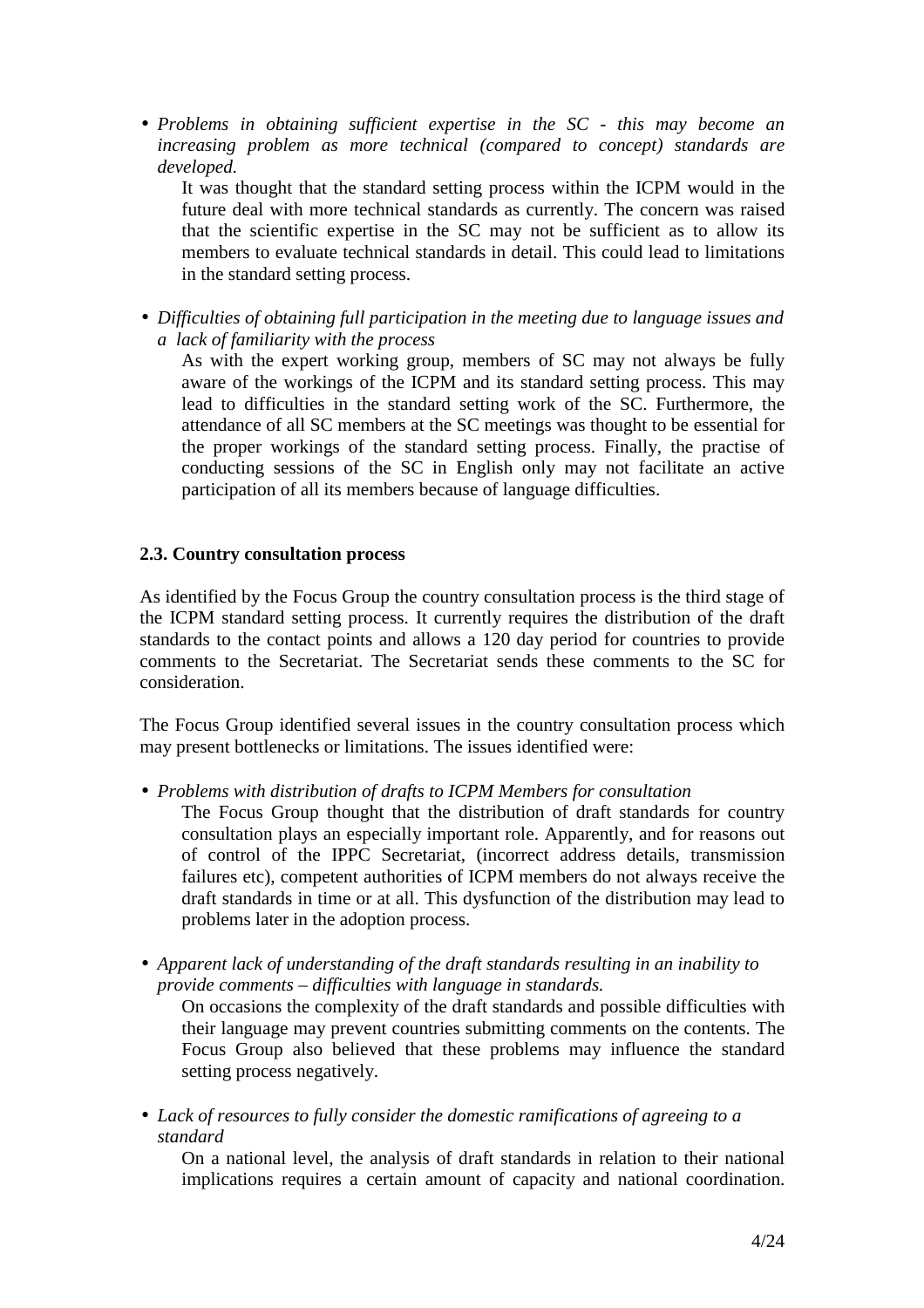Capacity and structural limitations in developing countries may prevent an active analysis of draft standards, which may have negative repercussions in the adoption process.

• *No feedback as to whether the country's comments were received and considered – no feedback on how comments incorporated* 

The Focus Group believed that the question on transparency in the country consultation process is of major importance. Countries which may have commented in the country consultation on a draft standard do not always know how their comments were incorporated, if they were incorporated at all or the arguments why their comments were not incorporated. Such countries may raise their comments again at the plenary of the ICPM which could make the adoption process very difficult, as experience has shown.

- *Vague general comments being submitted which are difficult for SC to address.*  The Focus Group recognised that the form of comments made by countries in the country consultation process may make their processing difficult. This in turn has repercussions in the adoption or plenary process. It was especially recognised that vague, unspecified comments are difficult to process.
- *Little guidance from the Secretariat on how to prepare comments.* 
	- As in the previous bullet point the form of comments made by countries in the country consultation process may make their processing difficult, especially the compilation of comments by the IPPC Secretariat.

## **2.4. Plenary or adoption process**

The last stage in the standard setting process is the plenary or adoption process. After the SC has incorporated any changes arising from comments received from members of the ICPM in the country consultation process the standard is included in the agenda for the next ICPM for formal adoption. In some cases the SC may decide on the basis of comment received that the standard is not ready for adoption and hold it back for further work.

The Focus Group identified several issues in the ICPM adoption process which may present bottlenecks or limitations. The issues identified were:

• *Extensive changes are sometimes proposed at the ICPM.* 

The Focus Group identified this reoccurring problem at sessions of the ICPM as one of the important limitations in the standard setting process. Proposals for extensive changes of draft standards are made "at the last minute" in the meeting of the ICPM where it is envisaged to adopt the standard. Such a practise consumes a considerable amount of plenary time and limits the number of standards can be dealt with at a particular ICPM meeting.

• *Minor changes in editing/use of words are proposed at ICPM that make no substantial change in meaning but consume plenary time* 

Another reoccurring problem which may clog up the plenary time of the ICPM is the proposal of minor editorial changes to draft standards. As in the bullet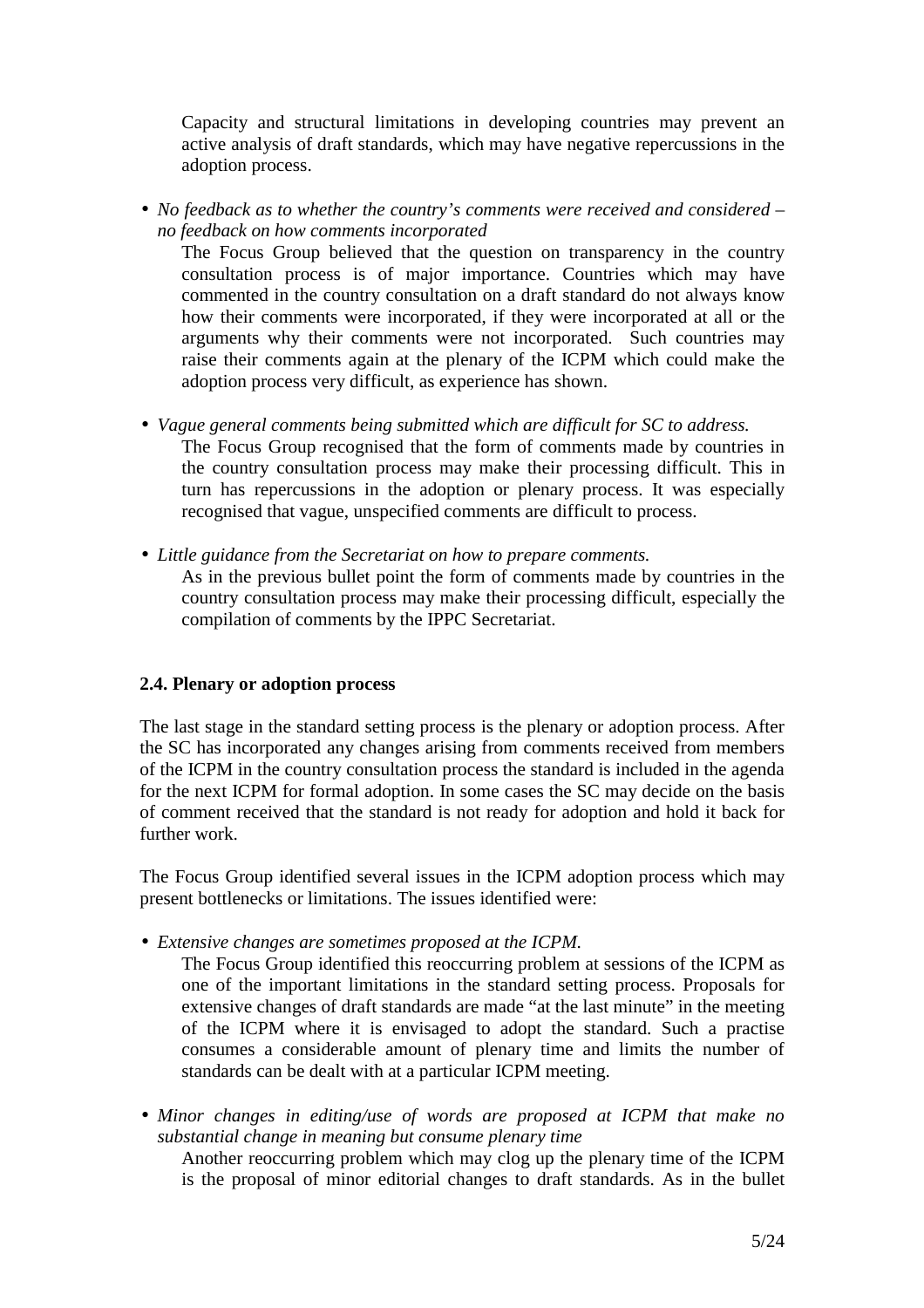point above such a practise consumes a considerable amount of plenary time and limits the number of standards that can be dealt with at a particular ICPM meeting.

• *There is sometimes concern at the lack of time to consider the implications of changes suggested at Plenary* 

Many delegates representing their countries at meetings of the ICPM are not necessarily experts in standard setting or very familiar with the standard setting process. Such delegates may have difficulties in considering *ad hoc* proposals for changes for standards at the ICPM and for reasons of caution may not agree to them. This can hold up the adoption process.

• *There are sometimes issues related to difficulties in translation into other languages that can affect the meaning and require clarification* 

The Focus Group believed that the translation of draft standards into the official languages may at times cause difficulties in the plenary process.

### **2.5. Other issues**

In addition to the issues identified in relation to the various steps of the standard setting process there were also more general issues identified by the Focus Group. These include:

- *The need for legal scrutiny of standards in order to understand any legal issues*  The Focus Group thought that some draft standards (e.g. wood packaging) may have legal consequences. Such legal issues should be understood in order to facilitate the adoption process.
- *The possibility of using different approaches to the initial drafting of standards rather than the use of expert working groups.*

It was thought that the current practise of drafting standards through the establishment of a specialised expert working group may limit the number of standards which can be drafted. Such expert working groups would have to be organised, administered and funded which may strain the already scarce IPPC resources.

• *The use and role of observers and the criteria for their input and involvement*  On some occasion there has been confusion about the role and status of participants in expert working groups from organizations that were not FAO

members or contracting parties to the IPPC. The Focus Group noted that the guidelines agreed at ICPM on the composition an organization of expert working groups clarified this issue.

• *The format of standards and the possibility of drafting/revising them in smaller sections* 

The complexity of standards was believed to make drafting and revising them more difficult. It was thought that standards which are designed in smaller sections (e.g. annexes) may be easier to draft, revise and adopt since the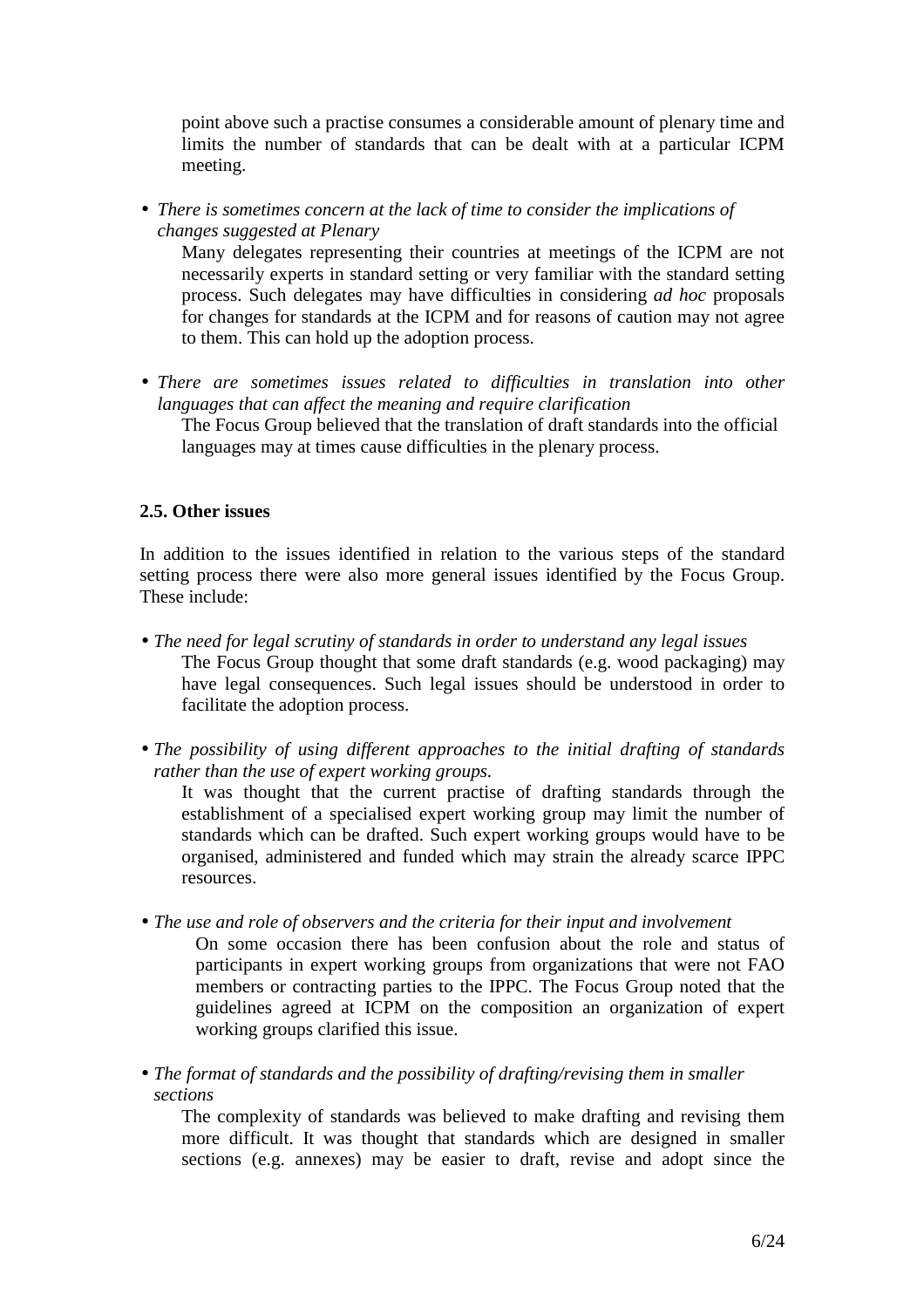adoption process could be restricted to specified sections and not to the whole standard.

## **3. Recommendations for improvements of the current standard setting process**

The Focus Group acknowledged that based on the current processes, available resources and the time available at the ICPM it was difficult to foresee a large increase in the rate of adoption of new ISPMs. In fact, several of the limitations identified may be caused by current resource deficiencies of the IPPC. However, changes in the current system and new approaches to standard setting have the potential to increase the rate of production of ISPMs.

Based on the analysis of the limitations and bottlenecks of the current standard setting process the Focus Group identified a range of possible changes/modifications to the standard setting process intended to address the issues identified above.

These modifications included:

- 1. Additional rounds of formal consultation
- 2. Use of Technical Panels
- 3. Procedures for comments on standards at ICPM
- 4. Regional technical assistance/consultation
- 5. Use of regional coordinators
- 6. Expanded role of stewards
- 7. Transparency to and from the SC
- 8. Use of modern communications and timing of meetings improving procedures for working
- 9. Use of annexes
- 10. Guidelines for expert working group members
- 11. Length of formal consultation period
- 12. Guidelines for Standards Committee members

## **3.1. Additional rounds of formal consultation**

The Focus Group considered the value of subjecting standards to two (or more) formal rounds of country consultation before submission to ICPM for formal adoption. The Focus Group considered that this would be particularly useful in cases where substantial changes in the standard had resulted from the formal country consultation. However, the Focus Group did not consider that a second round of consultation should be mandated for all standards. This would reduce the capacity to produce standards and was not justified in all cases.

The Focus Group believed that additional rounds of consultations may especially address some of the limitations identified in the country consultation process (see 2.3.). A second round of consultations could clarify issues in relation to country comments and may help countries to achieve a better understanding of the draft standard and its national ramifications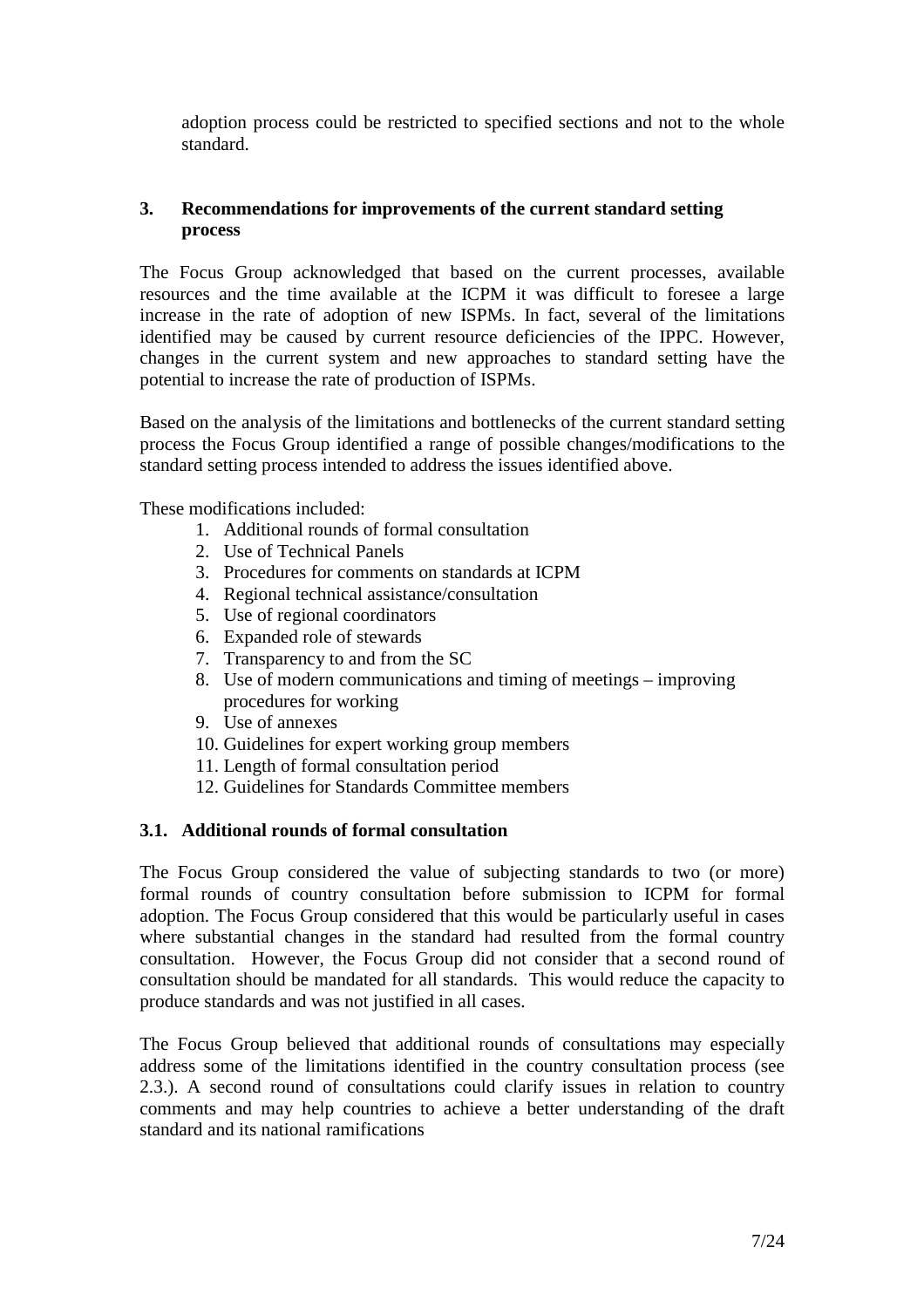The Focus Group noted that the possibility for further consultation is already allowed for in the rules of procedure of the SC and that it was appropriate for the SC to have this flexibility.

### *The Focus Group recommends:*

- *That the SC initiates a further round of consultation on standards that have undergone extensive changes as a result of formal country consultation. In such cases the SC should report to the ICPM their justification for sending a standard for a second round of consultation but could use its judgement in regard to this matter.*
- *The SC should draw up criteria/guidance that it proposes to apply in determining the need for a further round of formal consultation on a draft standard***.**
- That in cases where a standard was submitted to the ICPM but not adopted *the ICPM could decide if another round of consultation was needed.*

# **3.2. Use of Technical Panels<sup>2</sup>**

 $\overline{a}$ 

The Focus Group considered that the use of Technical Panels (TP), established under the Terms of Reference (TOR 4) of the SC which allows for the establishment of temporary or permanent working groups, would assist the SC by undertaking some of the drafting and comment handling tasks in the specific area of competence of the Technical Panel. It was considered that they would be particularly useful in work on highly technical standards where there was a clear need to involve experts with detailed knowledge of specific areas.

The Focus Group believed that the use of Technical Panels could advance the current standard setting process by improving the drafting process. Furthermore, Technical Panels would reduce the drafting work of the Standard Committee. Finally, the Focus Group thought that the benefits of such Technical Panels may be more relevant to a fast track adoption procedure.

The Focus Group discussed the formation and mode of operation of Technical Panels and considered that:

- In order to maintain good communication with the SC, members of SC should be on Technical Panels if possible and appropriate and provided they have the required expertise.
- Current WG membership rules should apply when forming Technical Panels
- Technical Panels could draw upon other expertise as appropriate and relevant including other standards, other materials, other working groups

<sup>2</sup> *Note on terms: The Focus Group choose to use the term Technical Panel (TP) for permanent or temporary working groups set up to work on standards related to a subject area (for example, diagnostic procedures). This term was chosen to differentiate these groups from Expert Working Groups (EWG) set up for the specific task of drafting an individual standard.*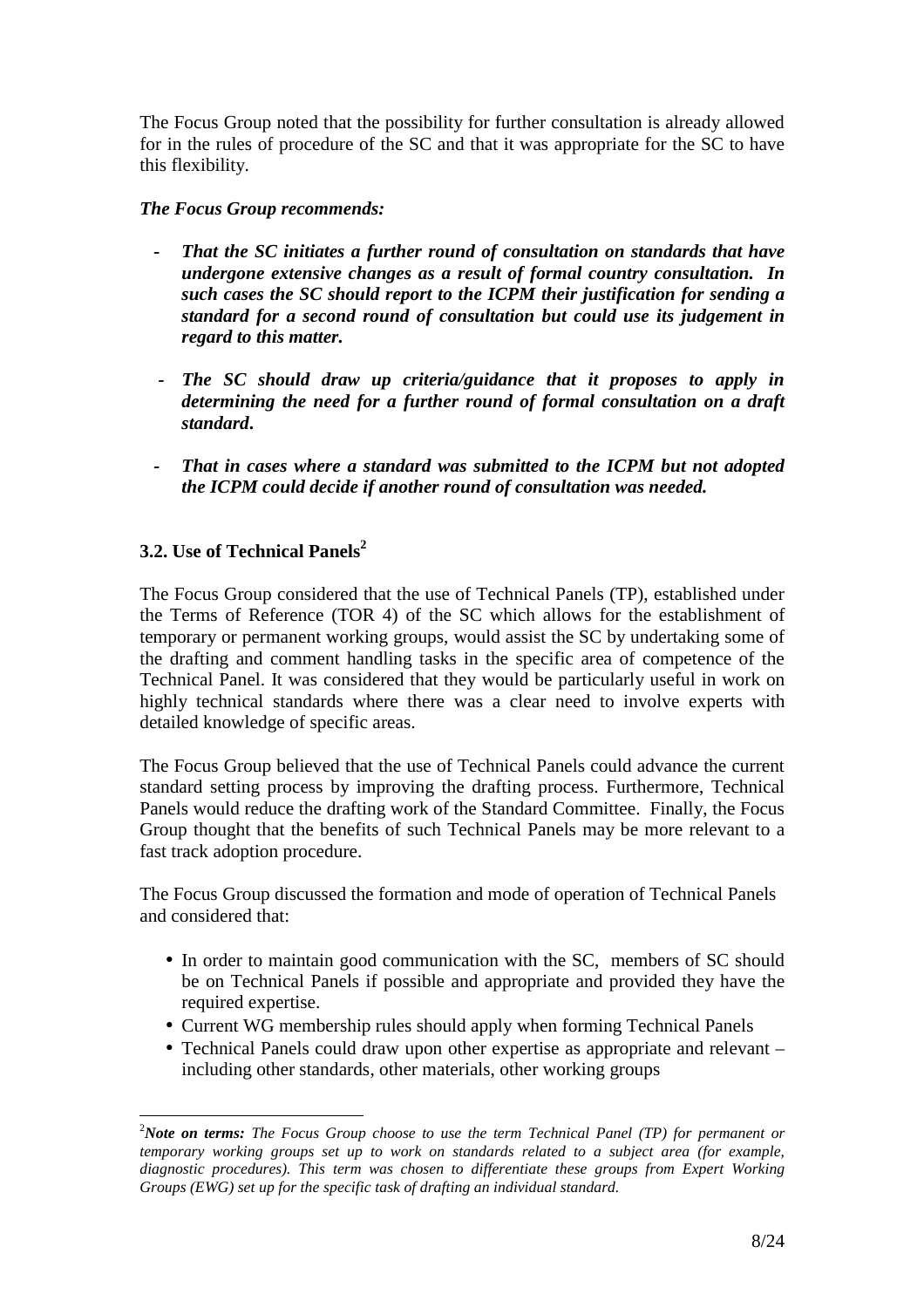- Technical Panels should be created under TOR 4 of SC.
- The SC should establish a specification for each Technical Panel

### *The Focus Group recommends:*

- *That the SC establish Technical Panels (TP) in specific areas to assist the work of the SC.*
- *That these Technical Panels should work under general specifications established by the SC, according to TOR 4, with membership according to current expert working group membership rules. Under the direction of SC, Technical Panels should provide the SC with: draft technical standards, advice on draft technical standards, advice on country comments and advice on topics and priorities for technical standard development in their field of activity and other task as requested by SC. Technical Panels may draw on specialised expertise, the work of other working groups, other appropriate standards and the work of other relevant organisations in their work as appropriate. The chair of the Technical Panel should act as the steward for the subject area of the Technical Panel.*
- *That potential areas for the formation of Technical Panels may include technical matters such as diagnostics, seed pathology, specific pest free areas, organism or commodity specific standards or treatments.*
- *When the specific work of a Technical Panel is completed SC should disestablish the group.*

#### **3.3. Procedures for comments on standards at ICPM**

The Focus Group considered the problems that were experienced in ICPM meetings in adopting standards. Although the Focus Group acknowledged the right of any party to raise any issues at any time during the ICPM it considered that guidelines for submission of comments on standards at the adoption stage may increase transparency and allow all parties to more fully understand the proposals being made. The Focus Group believed that such guidelines could address all the problems identified under 2.4. (plenary or adoption process) and substantially improve the standard setting process of the ICPM.

#### *The Focus Group recommends:*

*- The drafting of guidelines on submission of comments at meetings of the ICPM.* 

*These guidelines should include the following points:* 

• *Parties should endeavour to provide comments in writing to the Secretariat at least 14 days before the ICPM. The Secretariat will provide a copy of all comments received, in original form at the start of the ICPM.*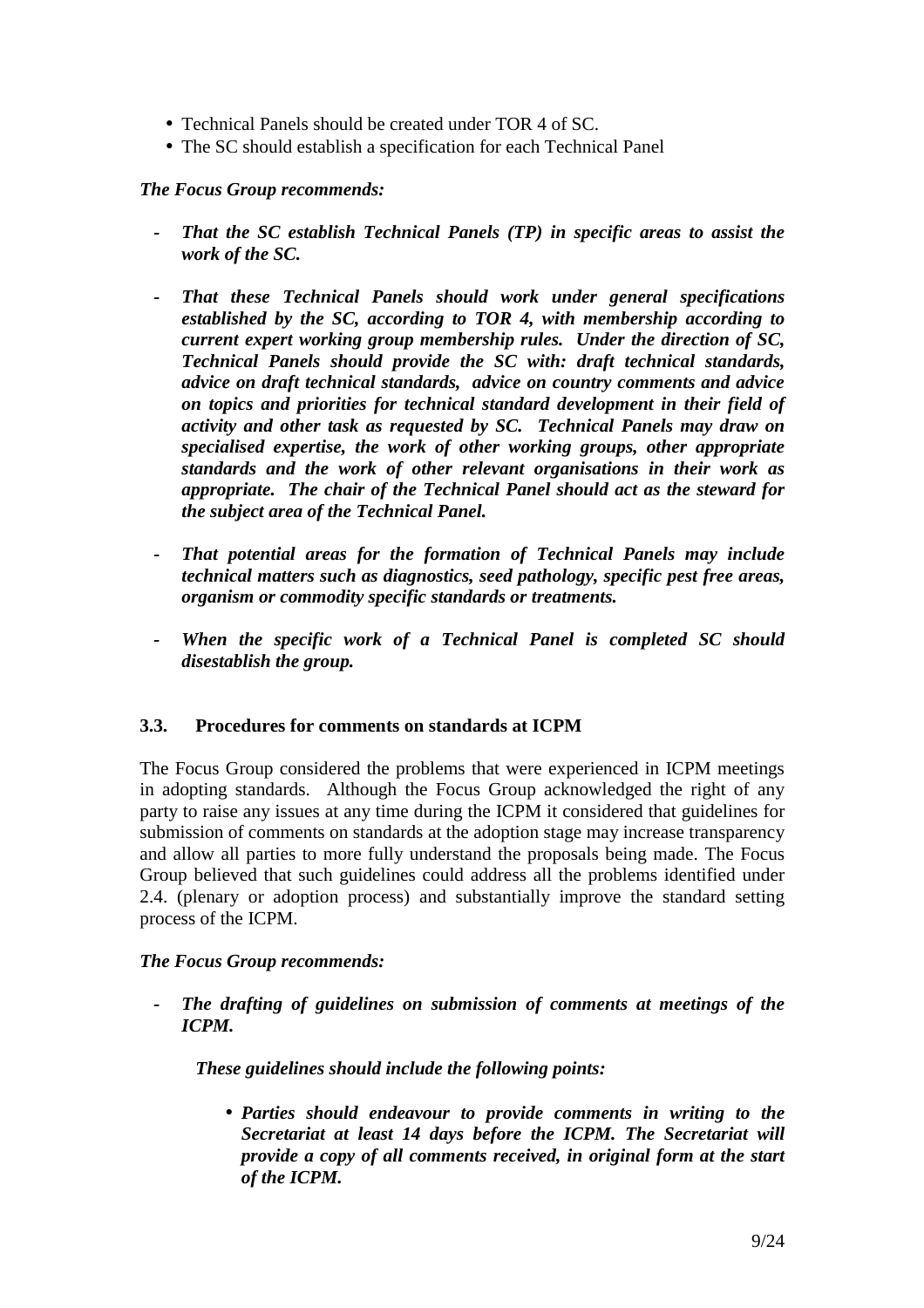- *Parties should indicate comments that are strictly editorial (do not change the substance) and could be incorporated by the Secretariat as considered appropriate and necessary.*
- *The Secretariat should provide a format/matrix for country comments. It would be preferable that comments be provided electronically using the standard format/matrix to allow comments to be collated.*
- *The same matrix should also be used for comments provided on standards during the formal consultation period.*
- • *The matrix should be available on the IPP and the current guidance on comments on standards already present on the IPP should be modified to request that countries use the matrix.*

## **3.4. Regional technical assistance/consultation**

The Focus Group acknowledged that the regional consultations on draft standards were not a formal part of the consultation process on standards but considered them a very important tool for building understanding of standards therefore allowing countries to fully contribute to the standard setting activities of the ICPM. However, the Focus Group noted the *ad-hoc* nature of the current process of organising regional consultations.

It was considered that regional technical consultations on draft standards could be especially helpful in the formal country consultation process. There, they could facilitate a better understanding of draft standards, could assist countries in assessing their domestic ramifications and could facilitate the development of specific and clear comments. It should be noted that regional technical consultations may have a general benefit for the whole of the standard setting process by enabling developing countries to participate more effectively in the technical aspects of the standard setting of the ICPM.

#### *The Focus Group recommends:*

*- That as many as possible regional technical consultations should be conducted and that the ICPM should investigate potential mechanisms to expand these consultations as well as seek to build opportunities for regional consultations through the trust fund or voluntary contributions.* 

#### **3.5. Use of regional coordinators**

The Focus Group discussed the potential use of regional coordinators to assist countries understand and implement standards. The Focus Group noted that this concept was being used by a number of RPPOs. However, the Focus Group did not consider that the establishment and support of regional coordinator position was a primary role of the ICPM but encouraged countries or RPPOs to establish appropriate mechanisms in their region to assist with standards activities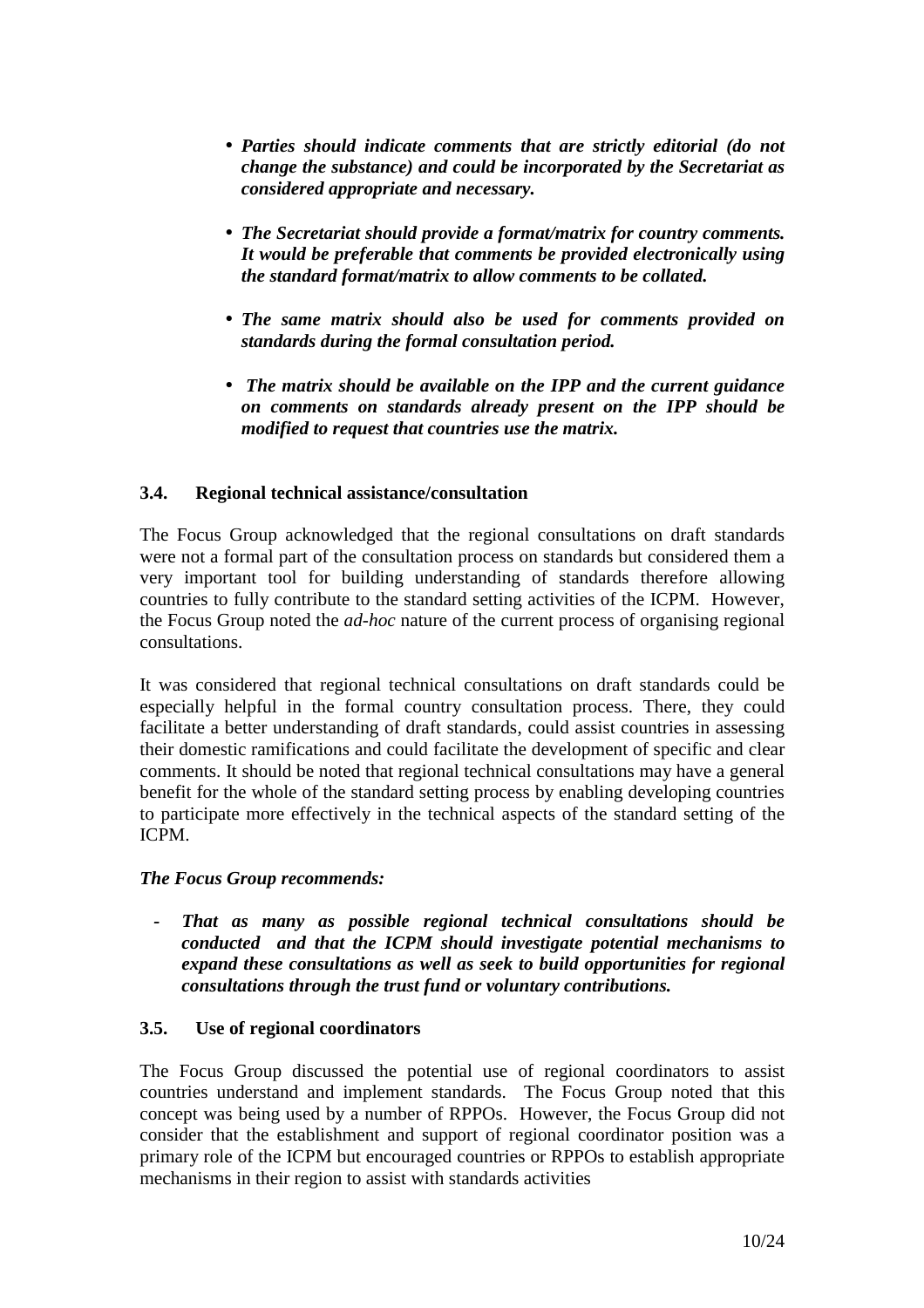### **3.6. Expanded role of stewards**

The Focus Group considered that the appointment of an appropriate steward for each standard was important. The steward should, oversee the work on a specific standard, enhance communication between the expert working group and the SC, facilitate the production of drafts, assist with consideration of country comments, clarify issues/doubts raised in the SC meeting and work with the Secretariat to carry out editorial work on a standard. In order to facilitate the tasks of the stewards the Focus Group believed that it would be beneficial to have guidelines on their role and responsibilities prepared.

The Focus Group believed that the effective use of stewards in the standard setting process could in particular enhance the efficiency of drafting and SC operations.

### *The Focus Group recommends:*

*- That the SC should make greater use of stewards. Guidelines for the roles and responsibilities of a steward should be developed by the SC. Stewards should be invited to relevant SC meeting to assist the work of the SC on the standard that the steward is responsible for. The Secretariat should supply editorial expertise to assist stewards in carrying out their role.* 

#### **3.7. Transparency to and from the SC**

The Focus Group took up the issue of transparency as to how specific country comments are addressed by the SC. A significant issue is the desire of some parties to receive detailed feedback on how their comments have been dealt with by SC. The Focus Group noted that the mechanism in rule 7 of the rules of procedure of the SC and also of the informal roles of participants in the SC and of the Stewards in reporting back to regions may provide sufficient transparency provisions.

#### *The Focus Group notes:*

*-That more formal feedback mechanisms on country comments may not provide a benefit that outweighs the cost of the very resource intensive process that would be necessary to address this in a more formal way.* 

### **3.8. Use of modern communications and timing of meetings – improving procedures for working**

The Focus Group considered the usefulness of modern communication tools (email, teleconferencing etc) in developing standards. The Focus Group concluded that these tools were useful but could not replace face to face meetings particularly in the early drafting phase of standards development. The Focus Group considered that use of such tools may work better for the development of technical standards rather than conceptual standards.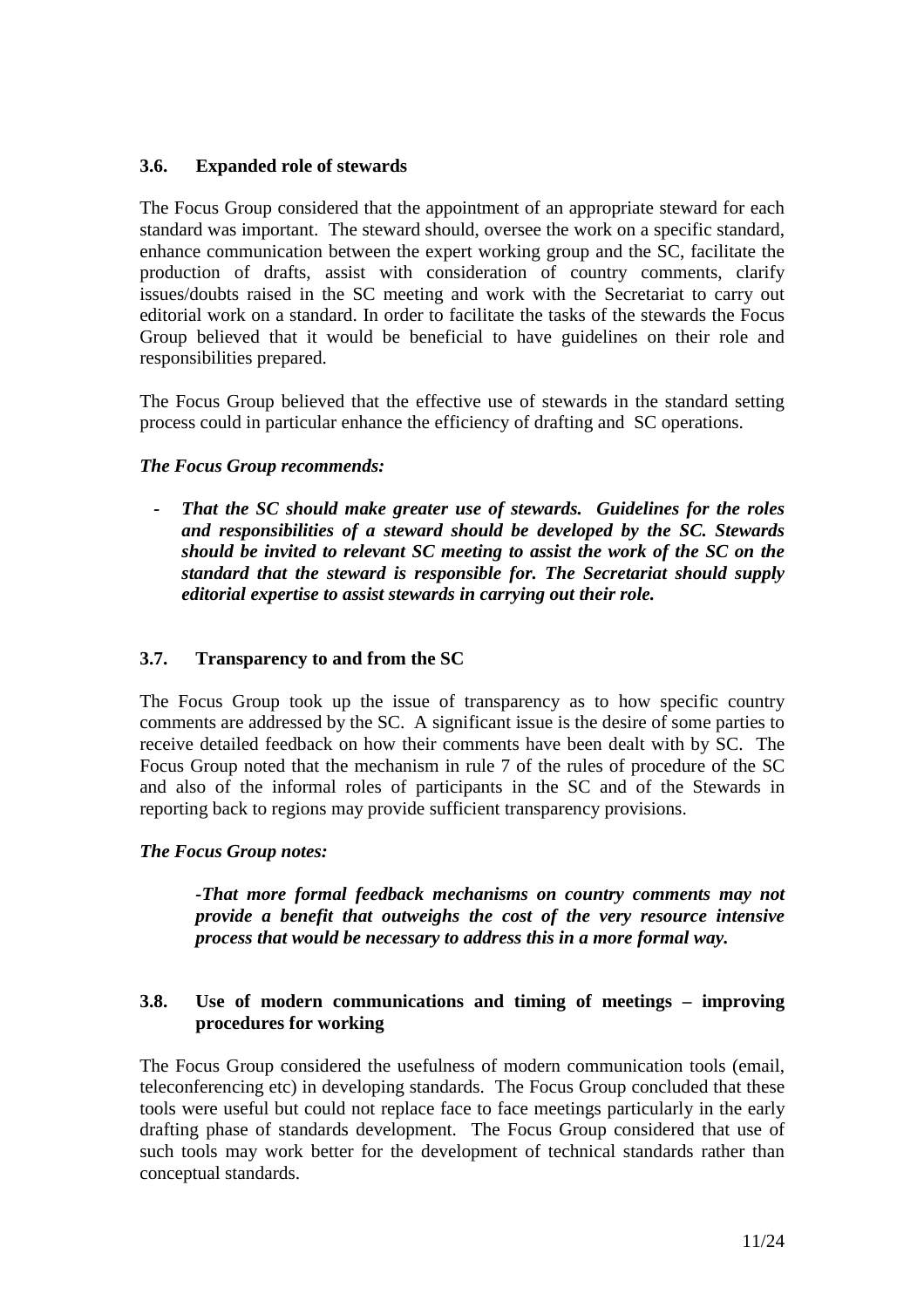The possibility to use meetings in parallel or meetings arranged before and after other meetings was also considered by the Focus Group. The Focus Group considered that in some cases this could be useful but it may be difficult to arrange these meetings in a way that takes account of the work load and time constraints of attendees. In addition parallel meetings present difficulties in providing adequate coverage of the issue with the limited resources available. The Focus Group noted that the use of parallel sessions or meetings on the side of other meetings would require very careful planning if they are to be effective.

The Focus Group believed that these considerations would primarily assist the IPPC Secretariat in using its scarce resources to its best. Improved working procedures may also improve the drafting process and the standards committee process by providing additional discussion fora and a better timing.

## *The Focus Group recommends:*

*- That email, teleconferencing, and other modern communication methods should be used where possible to advance discussion on standards. However, the Focus Group recommends that face to face meetings of experts be continued with email communications used to supplement these meeting but not replace them.* 

#### **3.9. Use of annexes**

The use of annexes to standards allows for the convenient inclusion of technical details within a standard and the possibility of using a more flexible process to develop and modify the details contained in an annex. As in many national legislation, the body of a standard could contain the principal provisions, while the annexes could contain the technical details which are more liable to be changed over time.

It was thought that standards which are designed in smaller sections (e.g. annexes) may be easier to draft, revise and adopt since the drafting and adoption process could be restricted to specified sections and not to the standard as a whole. The Focus Group believed that such a system could increase the ICPM standard output considerably.

#### *The Focus Group recommends:*

- *That technical annexes (such as treatment schedules, e.g. wood packaging) should be used as much as possible, where appropriate. Annexes should be open to revision separately to the main standard. Revisions could be by a fast track procedure.*
- *That Annexes should only contain highly specific information that may need to be changed over time and that does not affect the principles incorporated in the primary standard.*
- *That criteria for the formation and content of annexes should be developed by the SC.*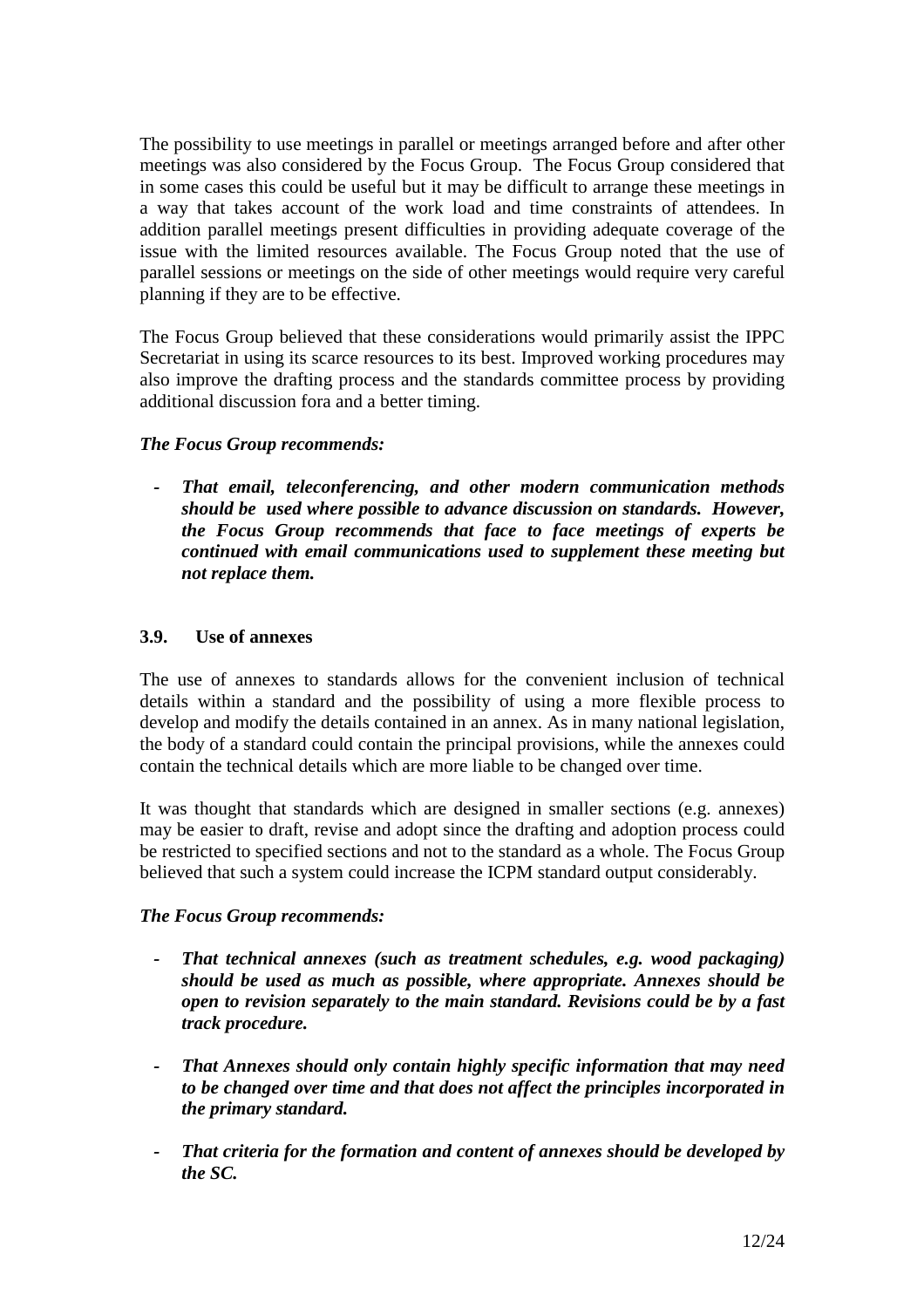### **3.10. Guidelines for expert working group members**

The Focus Group considered the difficulties that expert working group members faced in understanding their roles and responsibilities and the potential for this to cause problems in the standard setting process (see also 2.1.). This problem may increase if the number of standards being developed increases and expert working groups are not always able to draw upon the expertise of the Secretariat.

## *The Focus Group recommends:*

- *That a brief guideline for the operation of expert working groups is produced by the Secretariat in consultation with SC. This should be provided to all expert working group participants.*
- *That when each expert working group is convened the chair spends time to discuss and explain the mode of operation and the roles and responsibilities of participants.*

## **3.11. Length of formal consultation period**

The Focus Group attached considerable importance to the length of the country consultation period in relation to the efficacy of the standard setting process. Currently, it can take up to 2 months before draft standards are approved by the SC (meeting just after ICPM), translations are finalised and the distribution of the drafts to the ICPM Members is completed. The consultation period of 120 days commences at this time. At the end of the consultation period, comments need to be collated and considered by individual SC members in advance, in preparing for the SC meeting. With a 120 day consultation period there is just not sufficient time to do this adequately. In 2002 the formal country consultation period closed during the SC meeting while in 2003 the period closes approximately 1 week before the SC meeting. Other options such as having the second SC meeting later in the year are not possible because the final standards need to be translated into all FAO languages in time for ICPM.

The Focus Group believed that the timing and, consequently, preparation of SC meetings is of paramount importance for the success of the standard setting process of the ICPM. The Focus Group believed that the situation where a long comment period leads to comments being received just before SC meeting should be avoided. This results in the SC having not enough time to adequately consider comments and prepare for the meeting. The Focus Group acknowledged that a shorter country consultation period might cause some problems in preparation and submission of comments for some countries that had difficulties dealing with the official languages. However, a shorter country consultation period would make the timing of SC meetings easier, would give ample time to SC members to prepare themselves for the SC meetings and may lead to the better incorporation of comments resulting in an easier adopting process at ICPM.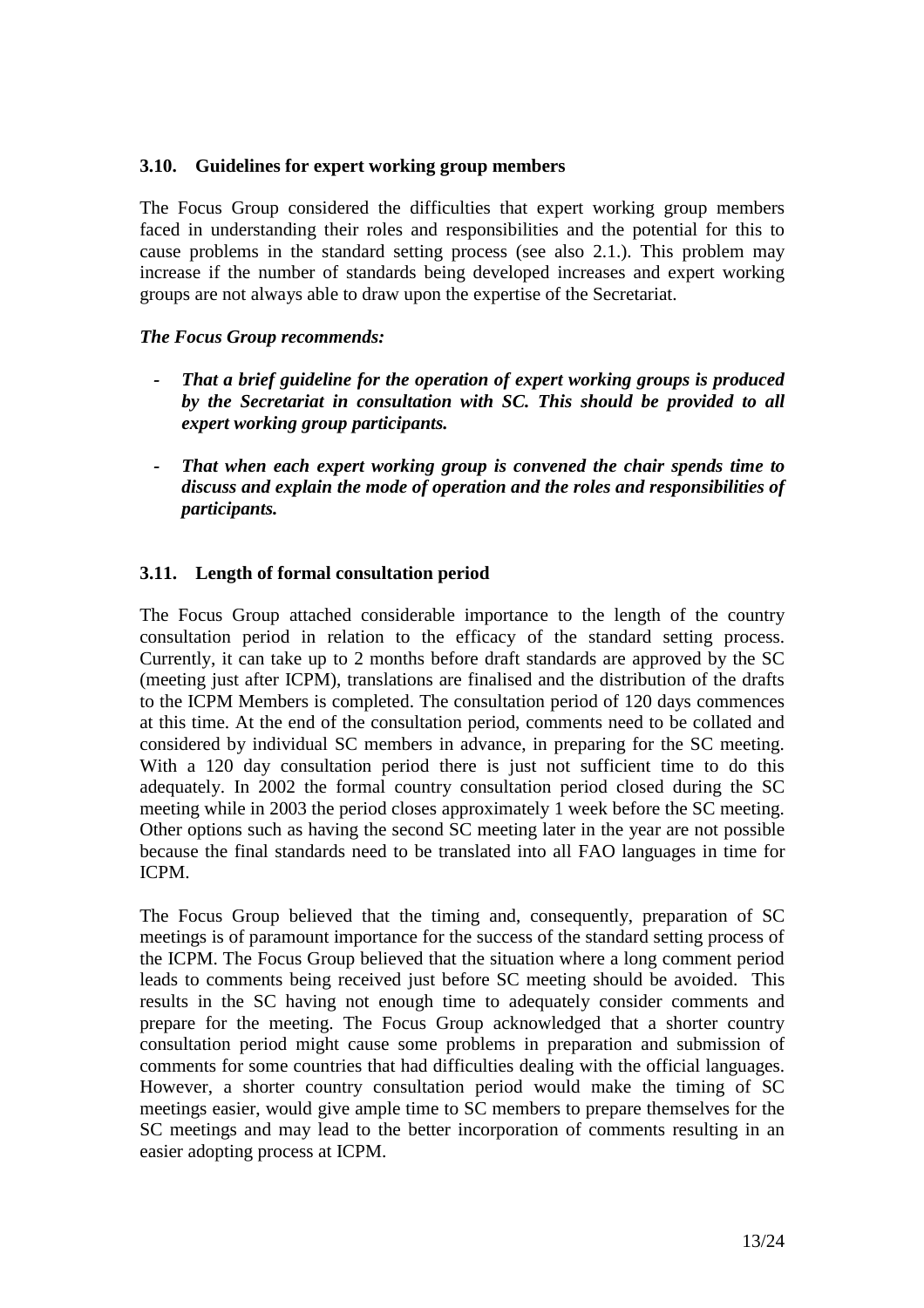### *The Focus Group recommends:*

*- That the current 120 day formal consultation period should be reduced to 90 days to allow sufficient time for the SC and the Secretariat to deal with comments.* 

#### **3.12. Guidelines for Standards Committee members**

As in the case with the expert working groups the Focus Group considered the difficulties that SC members may face in understanding their roles and responsibilities and the potential for this to cause problems in the standard setting process (see also 2.1.). This problem may increase if the number of standards being developed increases and the rotation of members of the SC intensifies. Although the agreed TORs and the Rules of Procedure formally specify the roles and responsibilities of SC members a more detailed practical guide may assist SC members understand their duties better and improve the efficiency of the SC process.

### *The Focus Group recommends:*

*- That a brief guideline on the role and responsibilities of SC members and the SC procedures is produced by the Secretariat in consultation with SC. This should be provided to all SC members.* 

### **4. Recommendations on a fast-track standards adoption procedure and criteria for its use**

ICPM 5 decided that the Focus Group should consider a fast track adoption procedure and possible criteria for such procedure. The Focus Group considered the ICPM decision and separated between:

- a) The criteria when a fast track procedure might be applicable
- b) The elements of a fast track procedure

## **4.1. Criteria for a fast track procedure**

Starting from the assumption that a fast track process may not be appropriate for all three types of standards (reference, concept, technical), the Focus Group considered the criteria for use of the fast track system, (rather than the normal process) for standards development. The Focus Group took note of the suggestions at ICPM 5 that standards approved by RPPOs or proposals for standards recommended by the Technical Consultation among RPPOs should be material for early consideration under the fast track system.

In its discussion the Focus Group concluded that a fast track procedure would be especially appropriate for standards of a non-conceptual nature. Such non-conceptual standards, being it technical standards, technical annexes to concept standards or nonconceptual revisions of existing standards would be the main group of standards to be developed and adopted under the fast track procedure. It was thought that technical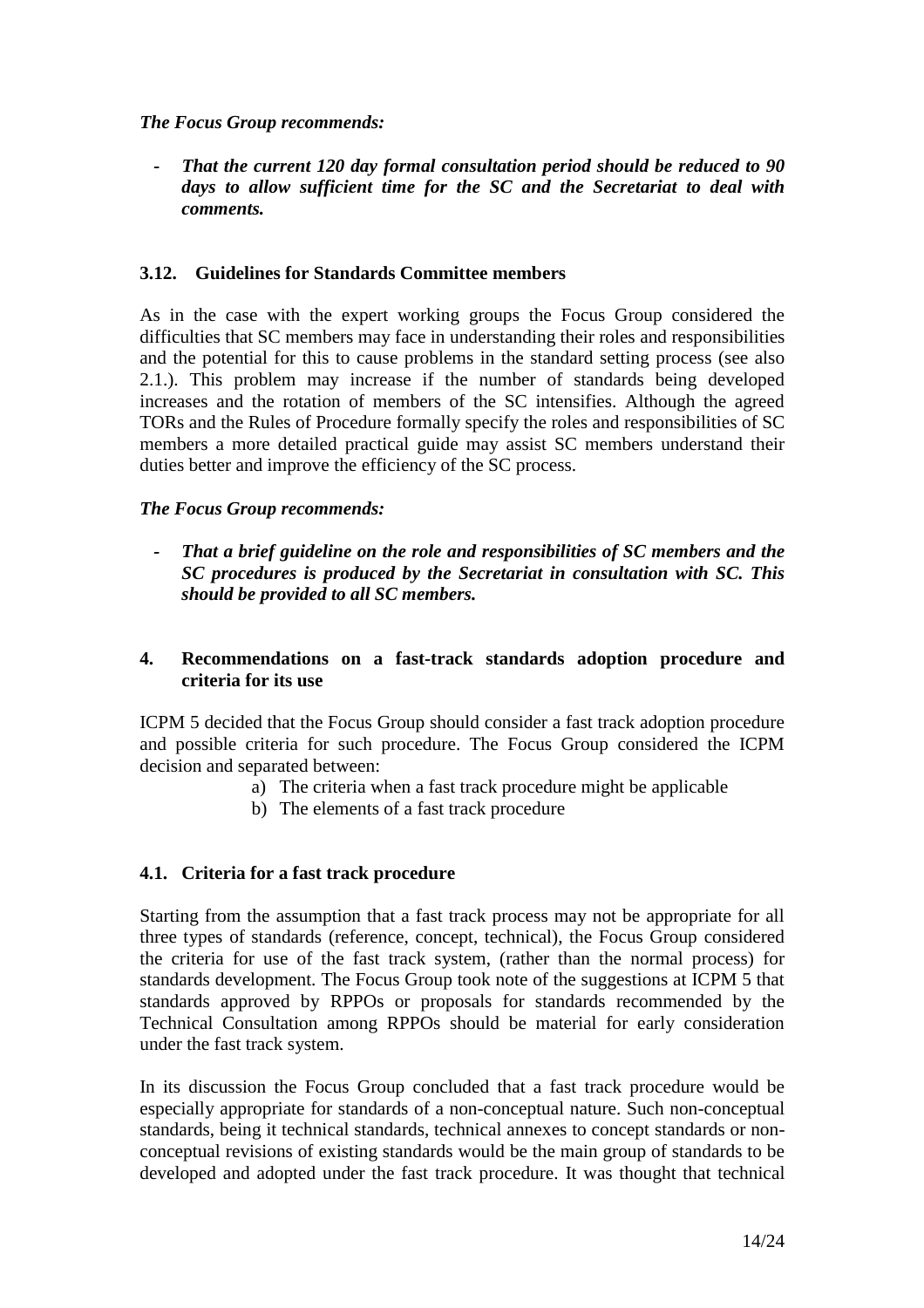standards are most likely to be adopted under a fast track procedure since scientific facts may be less controversial than conceptual provisions.

The Focus Group also believed that non-conceptual or technical standards of RPPOs or other international bodies, with a potential global interest could be used as the starting point for developing some standards in a fast track system. RPPO standards could boost the number of IPPC standards in development. The Focus Group also concluded that non-conceptual standards where specific technical material and resources is available or simple to develop could be subjected to a fast track procedure as availability of this material would speed up the initial drafting work.

## *The Focus Group concluded that the fast track system should be used:*

- *Where specific technical material and resources are available or simple to develop.*
- *Where non concept or technical standards of potential global interest that are approved by RPPOs or other organisations are available*
- *Where technical annexes to concept and other existing standards are needed*
- *For minor revisions to existing standards where these revisions are not of a conceptual nature*
- *Where specifically authorised by ICPM*

#### **4.2. Elements of a fast track procedure**

In its discussion on possible elements for a fast track system of standard development and adoption the Focus Group considered that the main issue was increasing the rate of adoption of standards. This could be done by decreasing the time needed for an individual standard, increasing the number of standards entering the standards process or a combination of both approaches.

Assessing the current standard setting procedure the Focus Group identified the drafting process, the SC process and the adoption process in which changes could be incorporated to establish a fast track system. A compilation of possible fast track elements by the members of the Focus Group led to the establishment of a number of steps which could be part of a fast track procedure for the development and adoption of standards.

The steps involved in the proposed fast track system are:

- 1. ICPM specifies subject areas for the fast track procedure
- 2. Technical Panels are formed on specific subject areas
- 3. Technical Panels work to specifications set by SC that provide general guidance on the technical standards required.
- 4. Technical Panel submit specific draft standards to the SC at any time.
- 5. As far as possible SC would clear these (check that they are in the correct format and that they meet the specifications) by email.
- 6. The Secretariat would send draft standards that have been cleared by the SC to all ICPM Members in appropriate official FAO languages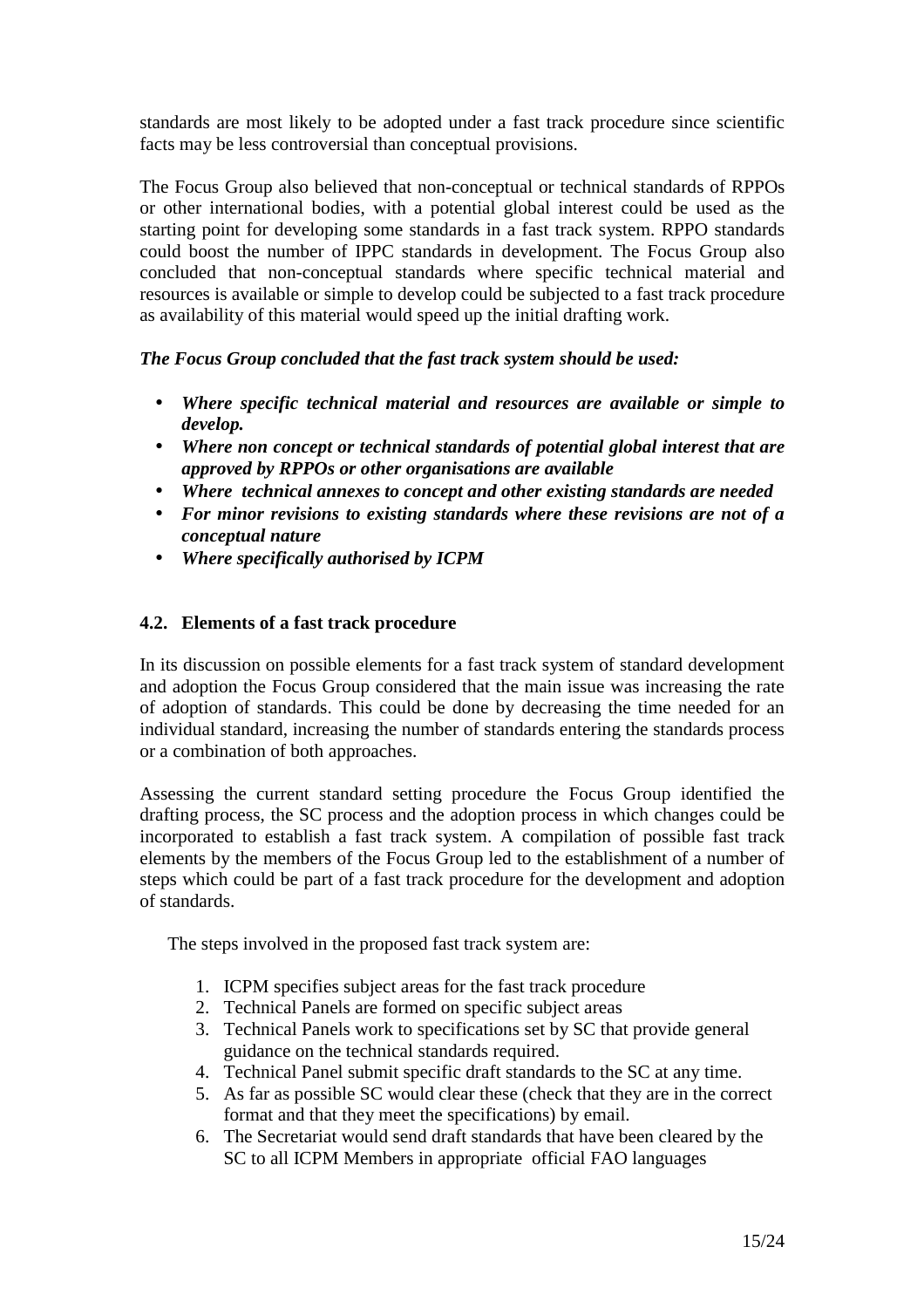- 7. If no formal objections had been received after 120 days then the Secretariat would notify all ICPM Members and publish the standard in the normal manner.
- 8. If one or more formal objections were received the standard would not be adopted at this stage.
- 9. The Secretariat would request the SC examine the comments and modify the standard if needed in consultation with the relevant Technical Panel.
- 10. The revised standard would be placed on the agenda for the next ICPM meeting for adoption in the normal manner.

## **4.2.1. Drafting Process**

Taking into account its conclusions regarding the criteria for the use of the fast track procedure (see 4.1.) the Focus Group took note that not all standards may need a full development or drafting process. In some cases standards from RPPOs or other bodies may provide a good starting point for ISPMs. The mainly technical or non-conceptual nature of standards subjected to the fast track procedure was thought to have implications on the way, how and by whom standards are drafted. In this context the Focus Group believed that expert working groups may not always be needed to produce a draft and that a system of Technical Panels (see also 3.2.) could be especially valuable. The establishment of Technical Panels by the SC for specified subject areas may be the first step in a fast track drafting process. In this context the Technical Panel would need to work to specifications set by SC that provide general guidance on the technical standards required. The Focus Group believed that the use of Technical Panels with a high level of expertise in the specific area would result in the production of a significant number of standards each year.

The Focus Group noted that the idea of drawing on the documents, standards and resources of other relevant organisations had frequently been discussed as a possible mechanism to increase the rate of standard development and adoption. The Focus Group discussed the potential linkages between the Technical Panels and other relevant organisations, experts and institutions.

There are two current cases where the ICPM has requested linkages with other bodies to work on standards **(**International Consultative Group on Food Irradiation – for the irradiation standard and the International Forest Quarantine Research Group – for wood packaging treatments). The Focus Group considered that the ICPM needed to develop a general policy on this issue.

Some possible issues to consider in developing a policy include:

- The need to provide specific recognition in standards of collaborators
- Legal issues related to the use of other standards recognition/copyright/ownership
- Any potential contractual arrangements with experts
- The possibility of ICPM recognising other standards directly

#### *The Focus Group recommends:*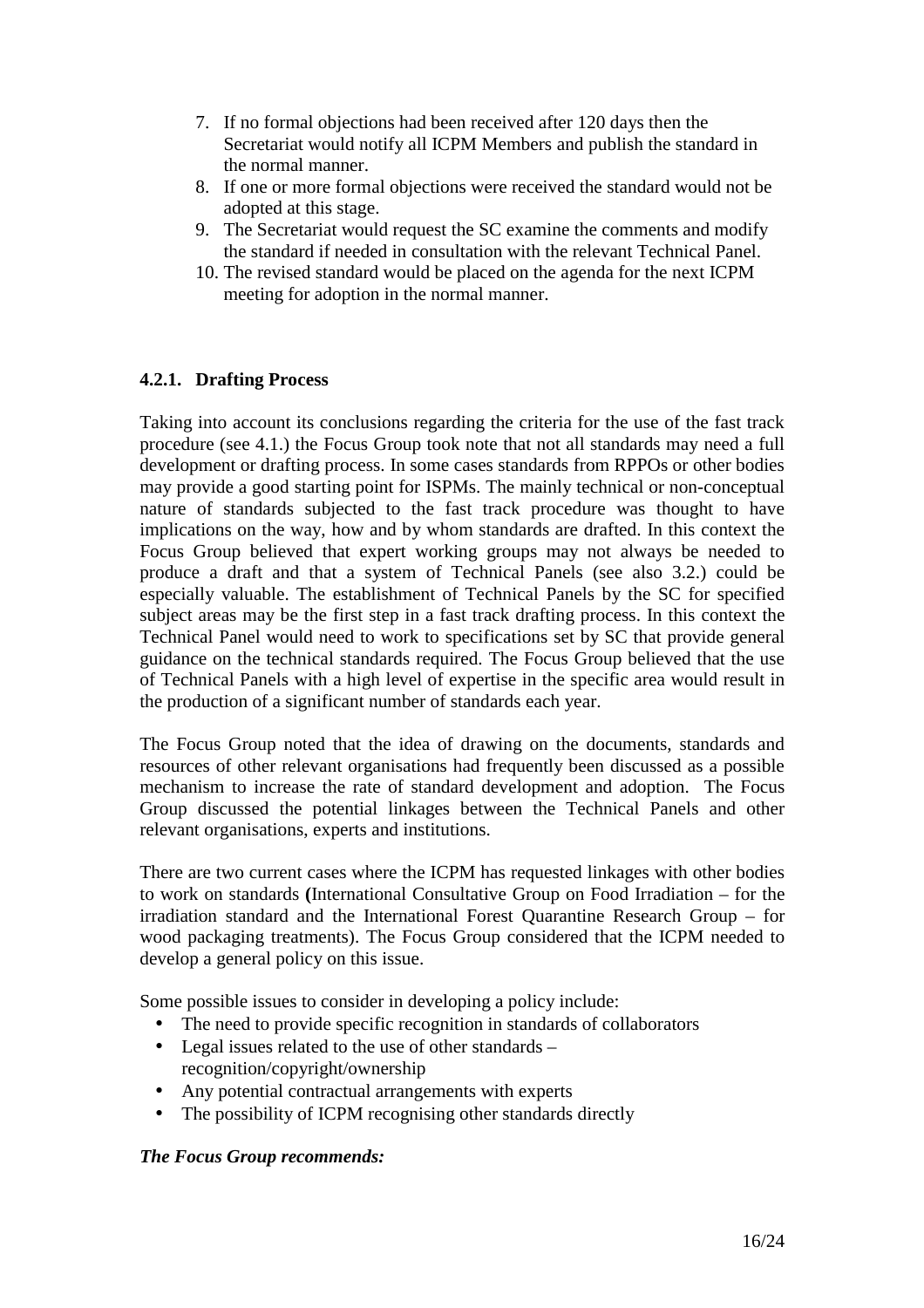*- That the Informal Working Group on Liaison with Research and Educational Organisations should investigate ways to coordinate and create linkages with relevant organisations that could assist in developing technical standards.* 

# **4.2.2. Standard Committee Process**

In relation to the SC process the Focus Group thought that the submission of standards to, and the handling of draft standards in the SC may need to be revised to establish the fast track procedure. The Focus Group considered that TPs should submit draft standards to the SC at any time. This would circumvent any timing or coordination problems between meetings of the SC and the Technical Panels. Furthermore, the Focus Group thought that the SC would rely on the technical expertise of the Technical Panel members. Therefore, the SC role would be to clear these submitted standards; on the basis that they are in the correct format and that they meet the specifications. This clearance would be done by email. A significant advantage of the proposed approach would be that the development of technical standards could proceed out of phase with face to face meetings of the SC.

## **4.2.3. Out of session adoption process**

An important aspect in the fast track procedure was thought by the Focus Group to be the adoption process. The Focus Group considered that a fast track adoption procedure would have to incorporate other provisions than an adoption at regular ICPM meetings. It was further argued that the amount of technical standards to be adopted at ICPM meetings may be limited due to time constraints. Based on these considerations the Focus Group considered the possibility of using an "out of session" adoption process for standards under the fast track procedure. The Focus Group believed that a consultation resulting in out of session agreement may be the most appropriate process to adopt standards under a fast track procedure. The Focus Group considered that the proposal would simultaneously allow a reduction in the time needed to adopt a standard and a significant increase in the rate of production of draft standards.

The Focus Group acknowledged that the current rules of procedure of the ICPM do not appear to allow adoption of standards except in the context of a session of the ICPM. These rules would need to be modified to allow out of session adoption

The Focus Group acknowledged that an out of session adoption process could cause some problems for countries that had communication difficulties – particularly with electronic communication. As a result of this problem the Focus Group considered that mail should be used as the primary communication mode unless countries explicitly indicated their preference to use electronic means. Parties would also need to ensure that they kept their contact point details up to date. Communication problems are not specific to the fast track proposal and the Focus Group noted that incorrect or out of date contact details were regularly causing problems in distributing drafts for comment under the current process. The Focus Group also noted that drafts would also always be available on the IPP. The Focus Group proposed that the consultation period on standards being developed by the fast track system should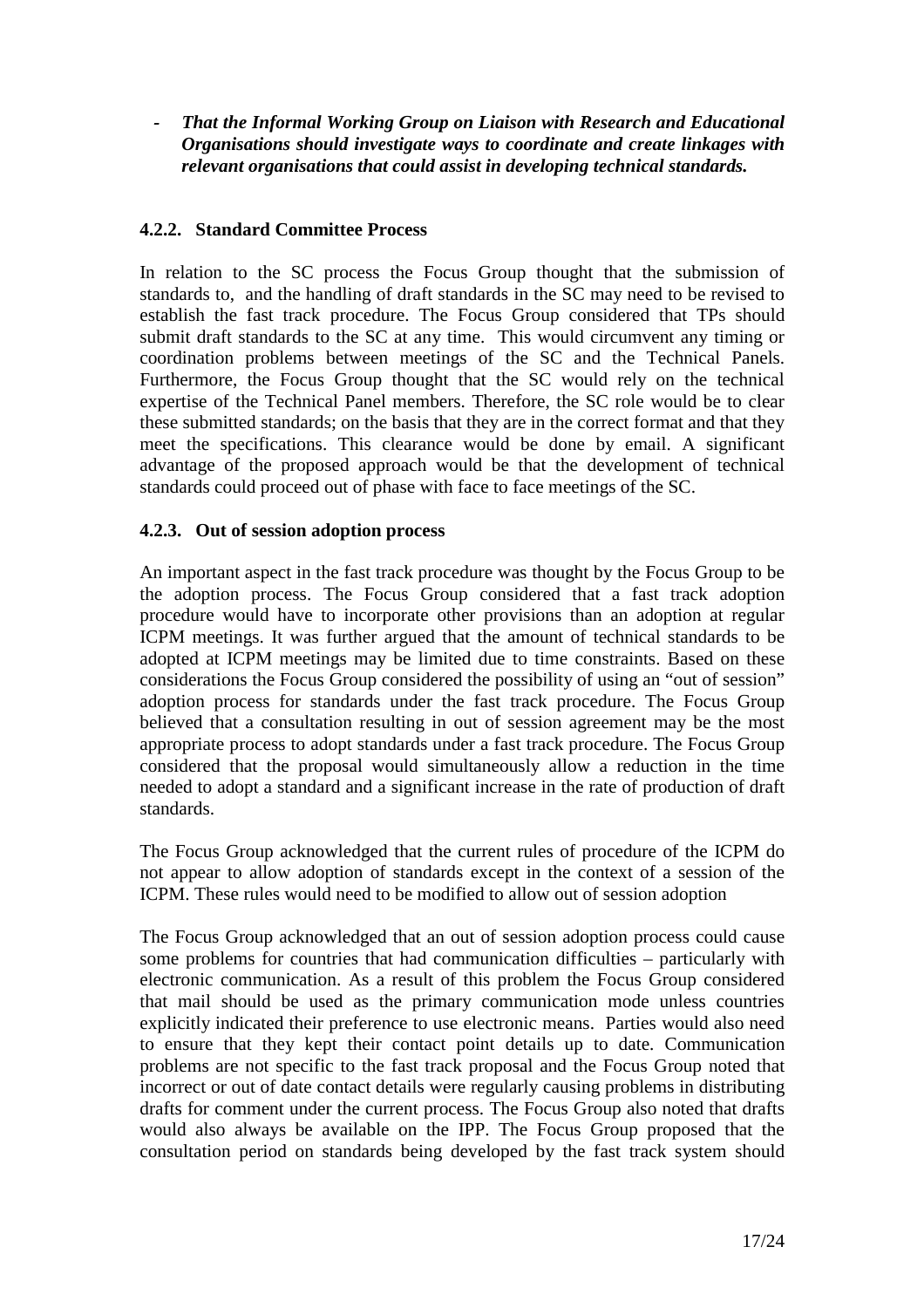remain at 120 days to maximise the opportunities for countries to consider the standards.

Given that the standards would be in their proposed final form when being sent for country consultation under the fast track procedure all standards should be distributed in the five official languages used in FAO.

### **4.2.4. Dealing with objections**

In relation to possible objections the Focus Group believed that formal objections from parties would need to include some technical justification for the objection and be communicated to the Secretariat in the agreed time frames and format.

The Focus Group discussed possible approaches to dealing with objections including the idea of allow further consultation rounds and attempts at out of session adoption. However, the Focus Group concluded that if there were any formal objections after one round of consultation it would be appropriate for the standard to be placed on the agenda of the ICPM for consideration.

Where there are one or a very few formal objections to a standard it may be appropriate for the Secretariat in consultation with the SC and the appropriate Technical Panel to attempt to resolve the issues raise in advance of the ICPM and have the objections withdrawn. In these cases the country(ies) concerned would indicate at the ICPM that their issues have been resolved.

Given the highly technical nature of standards developed under the fast track process the Focus Group believed that it may be difficult to amend such standards at the ICPM – they should be adopted as is or sent back for further work. The Focus Group considered that the chair of the ICPM should request parties not seek to amend highly technical standards at meetings of the ICPM. However, the Focus Group concluded that the rules of procedure should be flexible and not be amended to mandate against amendment of technical standards at ICPM.

## **4.2.5. Safeguards for ICPM Members**

The Focus Group considered the impact of the proposed out of session adoption procedure on the rights of ICPM Members to fully consider and discuss draft standards before adoption. Under the proposal, ICPM Members will have 120 days to consider a draft standard and one objection will be sufficient to ensure that it is placed on the ICPM agenda giving ICPM Members an opportunity to discuss issues face to face. The Focus Group concluded that the proposal provided sufficient opportunities for ICPM Members to consider a draft standard before adoption.

## *The Focus Group recommends:*

*- That consultation resulting in out of session adoption would be a useful mechanism for standards that are developed using the Fast Track procedure as set out above and in the Table 1 and in the Flow Chart.*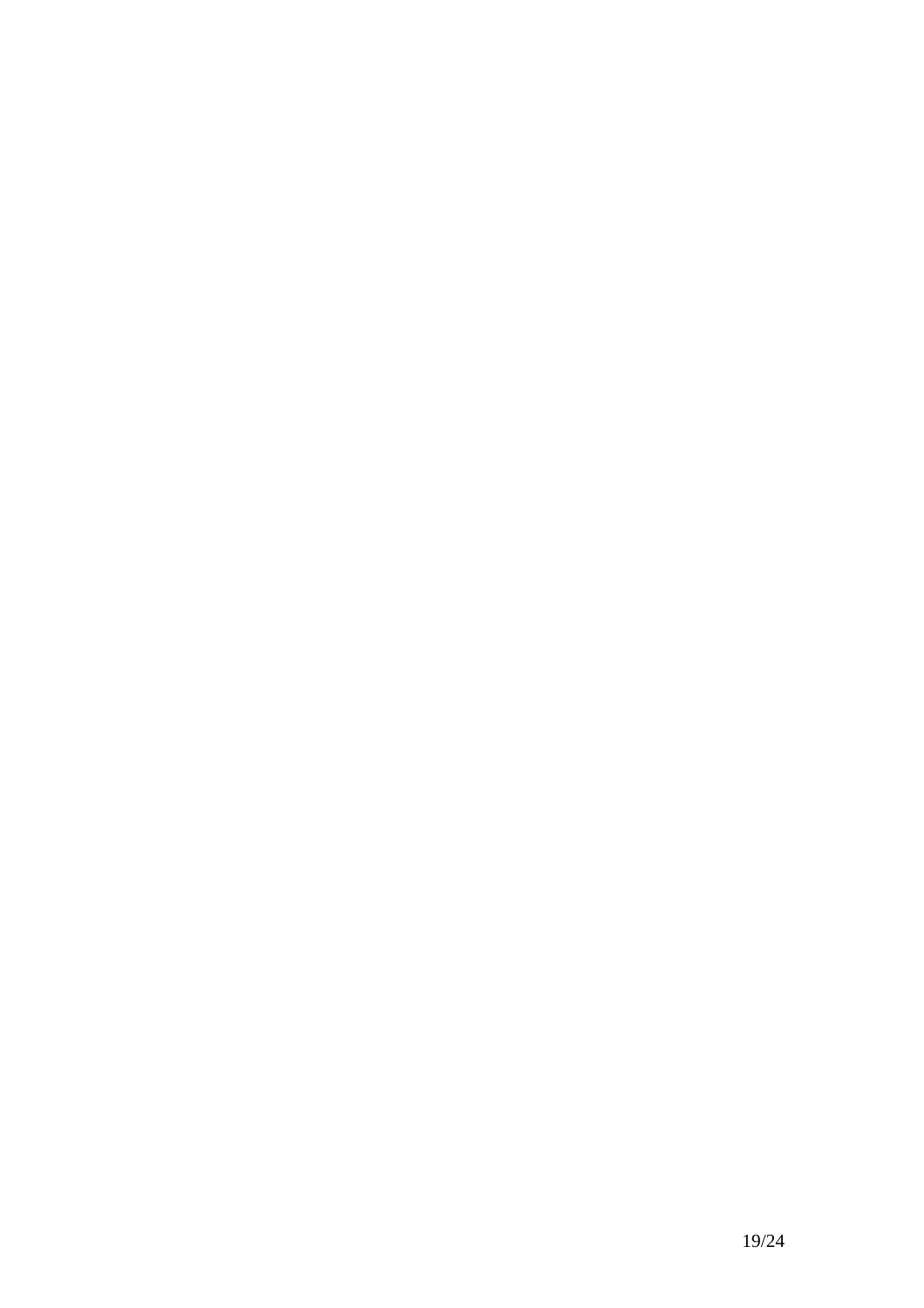|                                 | <b>FAST TRACK</b>            | <b>NORMAL</b>              |
|---------------------------------|------------------------------|----------------------------|
| Type of standard                | Specific technical -         | Concept or complex         |
|                                 | material available or        |                            |
|                                 | simple to develop            |                            |
| <b>Authorisation to proceed</b> | General topic by ICPM -      | Specific topic by ICPM     |
|                                 | SC to choose specific        |                            |
|                                 | topics in consultation with  |                            |
|                                 | the Secretariat based on     |                            |
|                                 | any guidance that the        |                            |
|                                 | ICPM may provide.            |                            |
| <b>Development</b>              | Developed by Technical       | Specific expert working    |
|                                 | Panel using appropriate      | groups working to          |
|                                 | external expertise and       | specifications set by SC   |
|                                 | information to               |                            |
|                                 | specification set by SC.     |                            |
| <b>SC</b> supervision           | SC20 - Only checking         | SC develops specifications |
|                                 | format and consistency       | and approves draft at face |
|                                 | with specifications -could   | to face meetings           |
|                                 | be by electronic means       |                            |
| <b>Consultation</b>             | 120 days                     | 120 days (90 days          |
|                                 |                              | proposed by Focus Group)   |
| Out of session adoption         | Adopted if no formal         | Not possible               |
|                                 | objections otherwise goes    |                            |
|                                 | to ICPM meeting as a         |                            |
|                                 | normal agenda item           |                            |
| <b>Incorporation of</b>         | By Technical Panel in        | SC7/SC20                   |
| <i>comments</i>                 | consultation with experts    |                            |
|                                 | and SC                       |                            |
| <b>Further consultation</b>     | If this is required (decided | Only if SC decides needed  |
|                                 | by SC in consultation with   |                            |
|                                 | Technical Panel) – std       |                            |
|                                 | should enter normal          |                            |
|                                 | process                      |                            |
| <b>Adoption</b>                 | By ICPM session if not       | ICPM face to face          |
|                                 | adopted under consultation   |                            |

Table 1. Comparison of proposed fast track system with the normal standard setting procedure.

## **5. Financial consequences of recommendations for changes in the standard setting procedure**

Since the proposed changes to the standard setting procedure and the recommendations concerning the establishment of a fast track procedure may have financial consequences the Focus Group tried to analyse its financial implications as well as benefits.

The Focus Group acknowledged that the proposed improvements in the current process may have considerable financial and resource implications for the Secretariat.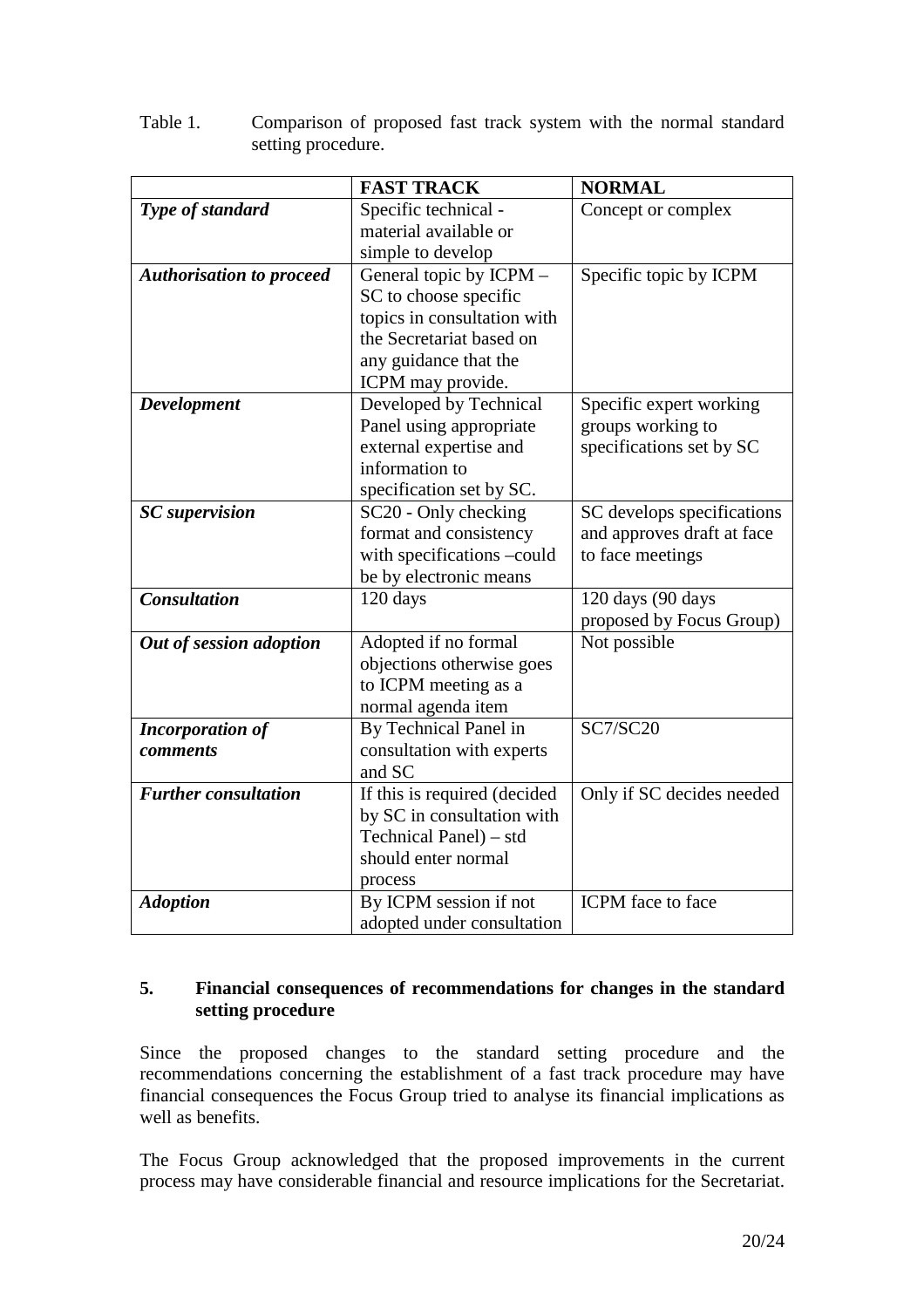This is particularly the case for the recommendations about increased consultation, the expanded use of stewards, the setting up and maintenance of Technical Panels, the development of guidelines on country comments and working groups as well as changes in the IPP.

The Focus Group considers that the improvements in the standard setting process will lead to efficiency gains and a better use of Secretariat resources, including a better use of SC and ICPM resources. These improvements should also result in high quality standards and a potential increase in production of standards.

In relation to its recommendations concerning a fast track procedure the Focus Group considered that the procedure should reduce the costs/resources needed to develop and adopt a standard. However, the procedure should result in an increase in the number of standards being produced and for the process to work efficiently significant Secretariat support would need to be provided to the Technical Panels. This is needed to organise the work, write reports on exceptions and problems and edit standards. It is proposed that the Technical Panel would work largely by email and phone. However, it may be necessary for each Technical Panel to meet face to face once per year and this will involve travel costs and Secretariat support costs.

# *The Focus Group requested:*

*That the Secretariat provide an analysis of the financial implications of the suggested changes in the standard setting procedure and the proposed fast track system for inclusion as an annex in the final report of the Focus Group<sup>3</sup> .* 

## **Acknowledgements**

 $\overline{a}$ 

The members of the Focus Group would like to express their sincere gratitude to all persons and institutions having provided excellent discussion papers and resource documents.

 $3$  The IPPC Secretariat has not yet finalized the requested annex.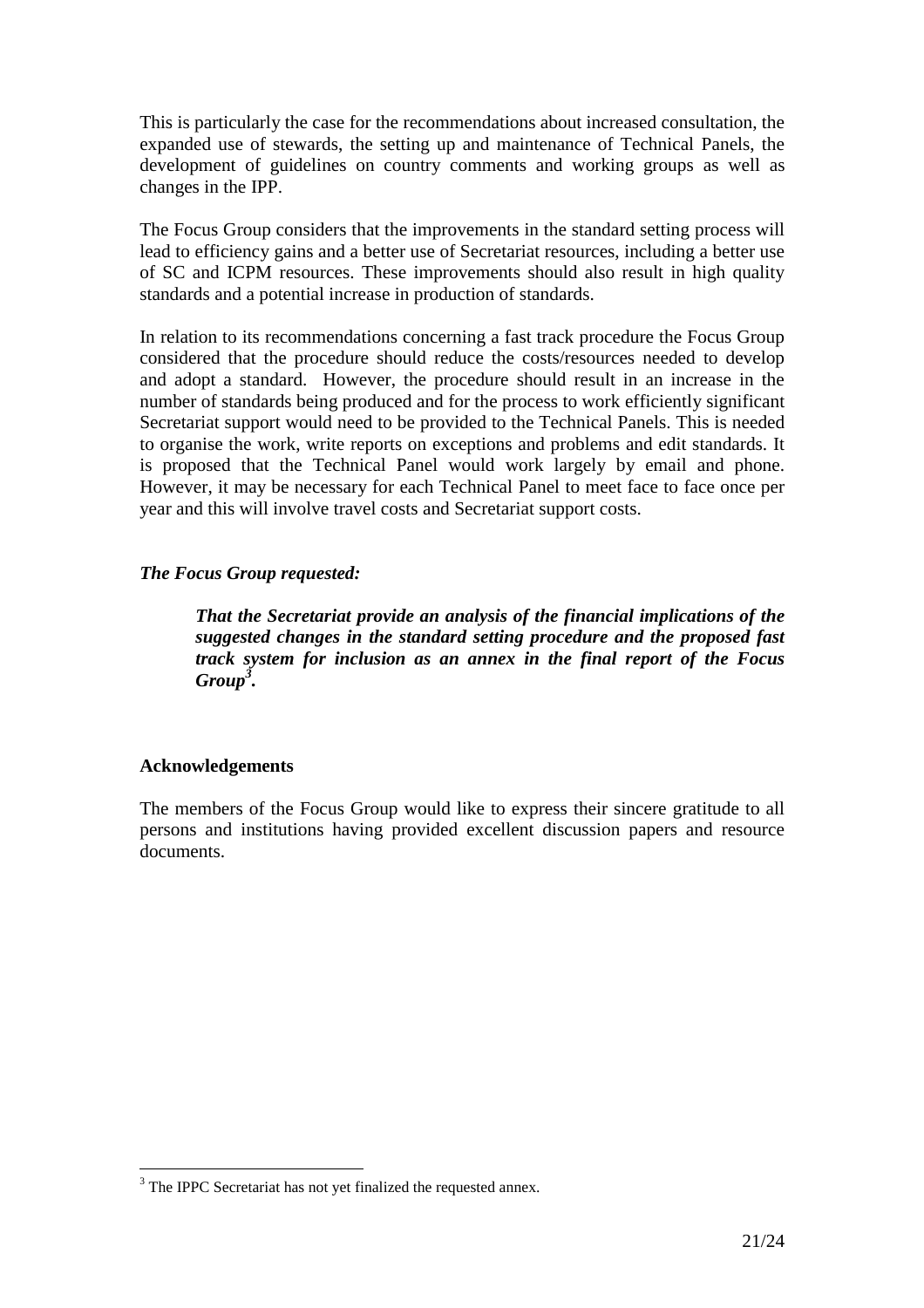

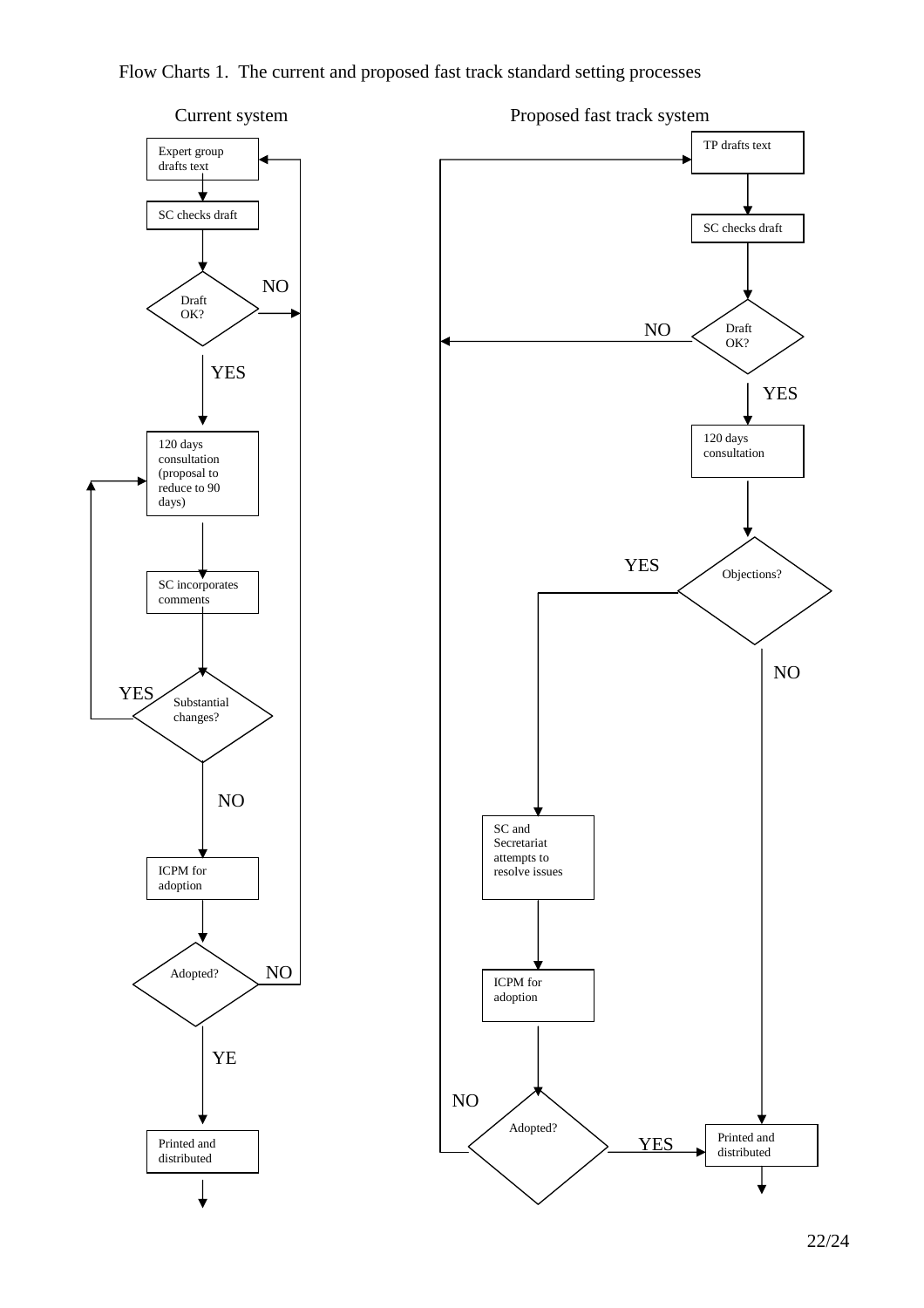### **A. APPENDIX IX FROM THE ICPM 5 REPORT**

### **TOPICS AND PRIORITIES FOR STANDARDS: PROCESS FOR A FAST TRACK ADOPTION PROCEDURE FOR STANDARDS**

- 1. A focus group would meet in June/July 2003 to work out procedures on how to increase substantially the number of standards that are adopted each year. This would include the consideration of a fast track adoption procedure and the development of criteria for such a procedure.
- 2. The procedure developed by the focus group would be communicated to the  $15<sup>th</sup>$ Technical Consultation among Regional Plant Protection Organizations  $(15<sup>th</sup> TC)$ for consideration.
- 3. The procedure, and the comments from the  $15<sup>th</sup> TC$  on the procedure, would be reviewed by the Informal Working Group on Strategic Planning and Technical Assistance (SPTA). The conclusions of the SPTA would be submitted to the Sixth Session of the ICPM for its consideration and, if appropriate, its approval.

#### **B. TERMS OF REFERENCE**

ICPM 5 agreed to establish a focus group to examine the standard setting mechanism and draft recommendations for a fast track standard adoption procedure. The report of the Focus group is to be considered by the  $15<sup>th</sup>$  Technical Consultation among RPPOs then the Strategic Planning and Technical Assistance Working Group before being considered at ICPM 6 in 2004.

1. Identification of the bottlenecks and limitations of the current system including a consideration of the number of standards that the current system and ICPM could be expected to handle.

2. Drafting of recommendations on any improvements to the current system of standard setting.

3. Drafting of recommendations on a "fast-track" system for the development of specific or technical standards.

4. Financial consequences of recommendations for changes in the standard setting procedure

5. Identification of criteria for use of a "fast-track" versus the normal standard setting process.

6. Provision of a report containing the recommendations and key issues discussed